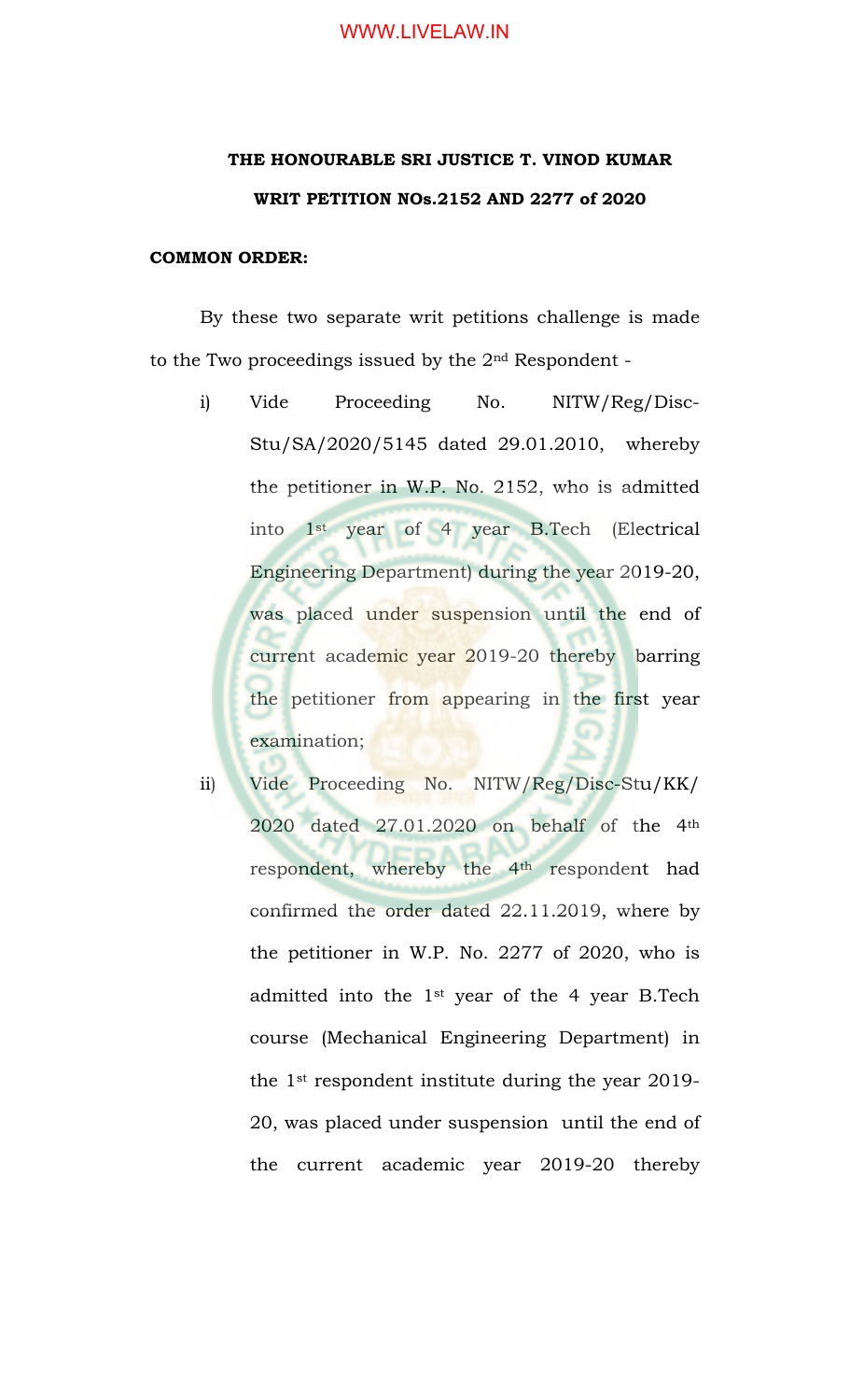$\mathcal{D}_{\mathcal{L}}$ 

barring the petitioner from appearing in the first year examination;

Further, challenge is also made to the imposition of penalty of Rs.1 lakh on both the Petitioners which is to be paid within a period of one month along with other penalties as illegal, arbitrary, without jurisdiction apart from being violative of Students Conduct and Disciplinary Code (for short 'code') of the first respondent institution and also in violation of principles of natural justice.

2. With the consent of the parties both the writ petitions are taken-up together and are being disposed off by the common order.

3. The brief facts of the case of the petitioner in W.P. No. 2152 of 2020 is that the petitioner has secured admission in the National Institute of Technology, Warangal, for pursuing B.Tech, 4 year course, in the academic year 2019-2020. As the petitioner was granted admission to the institute and the course being essentially a residential course, the petitioner was also provided with the hostel facility in the campus and was allotted a room in B2-05. On the intervening night of 26- 27th October, 2019 around 1.30 hours, the security guards found the petitioner moving outside the hostel and on being stopped, seeing the petitioner moving in such late hours, the security personnel stopped the petitioner was found holding a small folded paper (said to contain Ganja) and further, the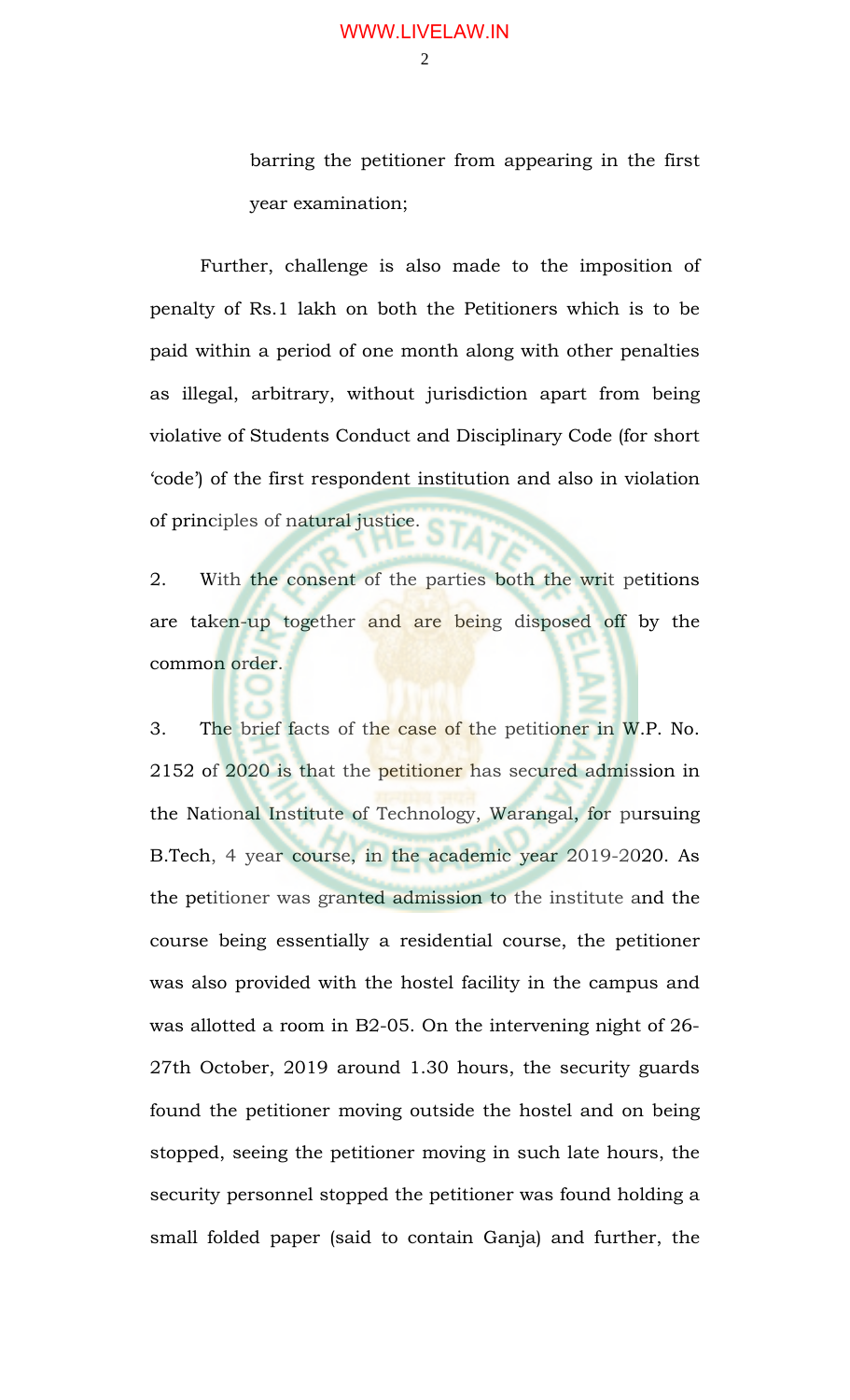Petitioner was in a drowsy condition. On being intercepted and enquired by the security personnel, the petitioner informed he is from B2-05 room and he was asked by a senior to pass on the folded paper to some other student and also informed the security personnel about the smoking going on in Room No. A2-41. On 28.10.2019, when the petitioner was called to appear before the committee of the 1st respondent institute in order to seek his explanation with regard to the incident and with regard to breach of code of conduct of the institute, the petitioner unconditionally accepted committing of the breach of code of the institute. Further on 15.11.2019 the petitioner while admitting to commission of such breach, has given an undertaking that he will not repeat such incidents in future and pleaded for forgiveness.

4. In so far as the petitioner in W.P.No. 2277 of 2020 is concerned, it is his case that, he is also a 1st year student of the 1st respondent institute similar to that of the other petitioner and when the security personnel went to Room No. A2-41, on the intervening night of 26-27th October, 2019 at 1.30 hours and checked, the room was smelling of Ganja and smoke and some of the students were sleeping while few others are in drowsy condition. Some small quantities of ganja and used tissue papers, papers spread in the room along with cigar lighters were found and the petitioner was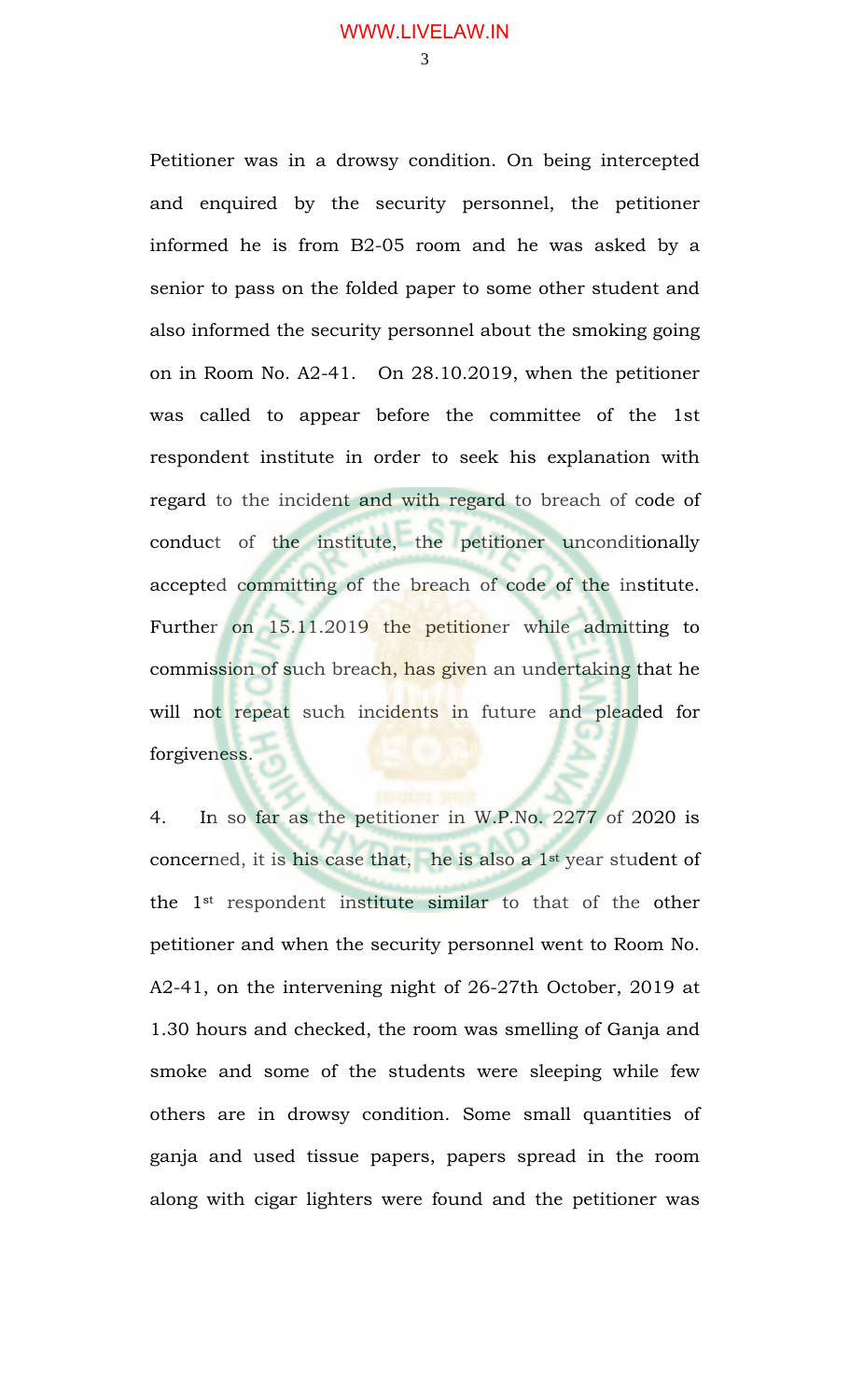one amongst the group of students found in the room, when the security personnel took the photographs of the students present in the said room.

5. Subsequently on 28.10.2019, when the students including the petitioners were called before the Security Officer of the 1st respondent institute, all of them categorically admitted that they have consumed Ganja and have given in writing admitting that ganja is a prohibited material in the institute and that they have consumed Ganja. Further, on 15.11.2019, in the presence of the disciplinary committee, the petitioner has admitted to commission of the breach which can attract strict punishment. Further, the petitioner has mentioned that he would not commit such act again and understood the mistake committed by him and whole heartedly apologised and expressed his repentance for the mistake committed.

6. In spite of the petitioners in both the writ petitions realising their mistake and expressing their repent and sought for the forgiveness, the disciplinary committee of the 1st respondent institute has found that the repent expressed by the petitioner cannot be considered and by its proceedings dated 22.11.2019, suspended the petitioners from attending classes for a period of one year apart from imposing a monetary penalty of Rs. 1 lakh, and also barring the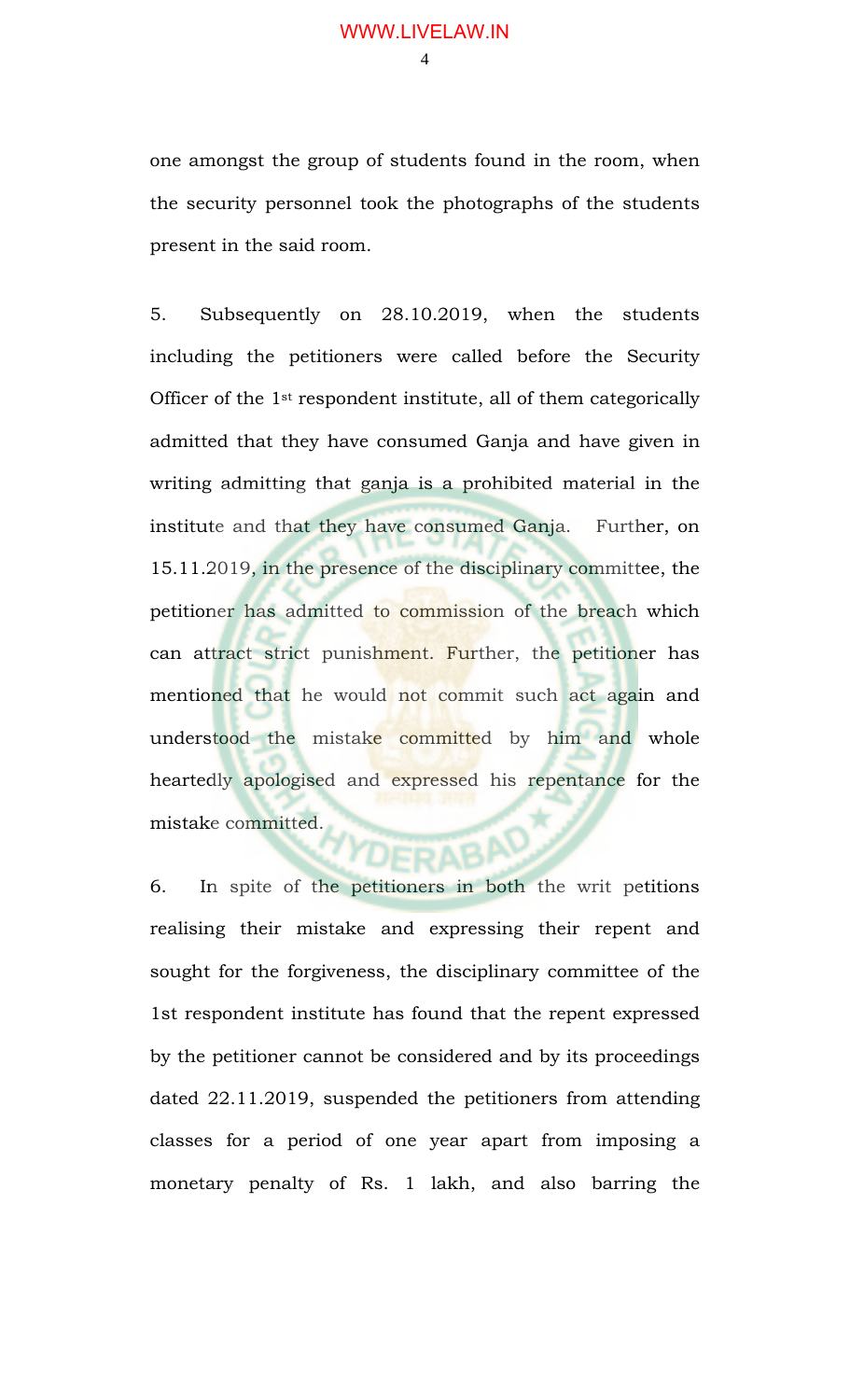petitioner from taking part in certain academic clubs of the institute.

7. The petitioner in W.P.No.2277 of 2020 had approached this court on earlier occasion questioning the action of the disciplinary committee impugning the order dated 22.11.2019. This court while disposing the said writ petition filed by the petitioner, having regard to the fact that the petitioner had filed an appeal to the Senate as per the Institutes Code, refused to go into the matter and directed the 4th respondent to dispose of the said appeal preferred by the petitioner within a timeframe having regard to the fact that on account of the suspension order, the petitioner was not being permitted to attend the classes. It is seen that pursuant to the disposal of the writ petition, the petitioner questioned the said order in writ appeal No. 55 of 2020 before the Division bench of this Hon'ble court, but was unsuccessful in getting YDFRAB any orders thereon.

8. It is claimed that the Senate of the 1st respondent University comprising of 55 members met on 24.01.2020. Upon according an opportunity to the Petitioner to make submissions by appearing in person, the Senate had passed the impugned order rejecting the appeal and upholding the punishment and penalties imposed by the disciplinary committee under the order dated 22.11.2019. Assailing the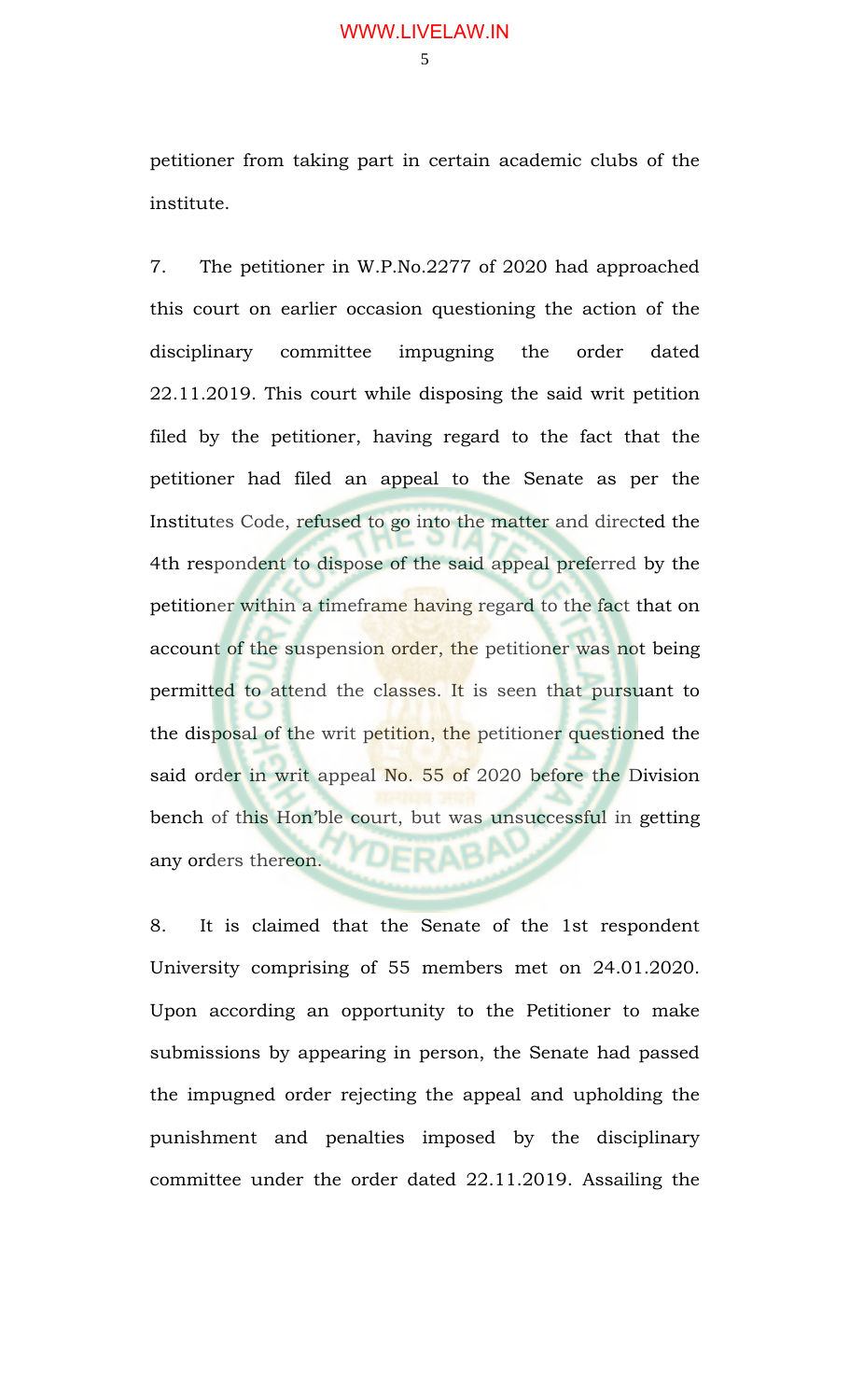said order of the 4th respondent the present writ petitions are filed.

9. The main ground of challenge in these two writ petitions, to the order impugned, is that the said order suffers with bias and is also in violation of principles of natural justice since the members of the Senate who passed the impugned orders consist of the members of disciplinary committee, who have passed the order in appeal to the Senate. Thus, the persons who have passed the order themselves sat in appeal over the said order and hence, the impugned order passed cannot be sustained as it is opposed to the basic principle of "no person can be a judge in his own case". The other ground of challenge to the impugned order is that the said order clearly shows a predetermined approach of the 4th respondent as the impugned order has recorded its finding to the contrary whilst taking note of the submissions of the petitioner. Further challenge is also made to the impugned order on the ground that the charge against the petitioner is based on the statement of the security personnel and no such security personnel was examined nor were the petitioners given an opportunity to test the veracity of the statements based upon which the charges are framed, which is one of the essential requirement since, the petitioners are being inflicted with major punishment of 1 year suspension which would have adverse impact of his career and affecting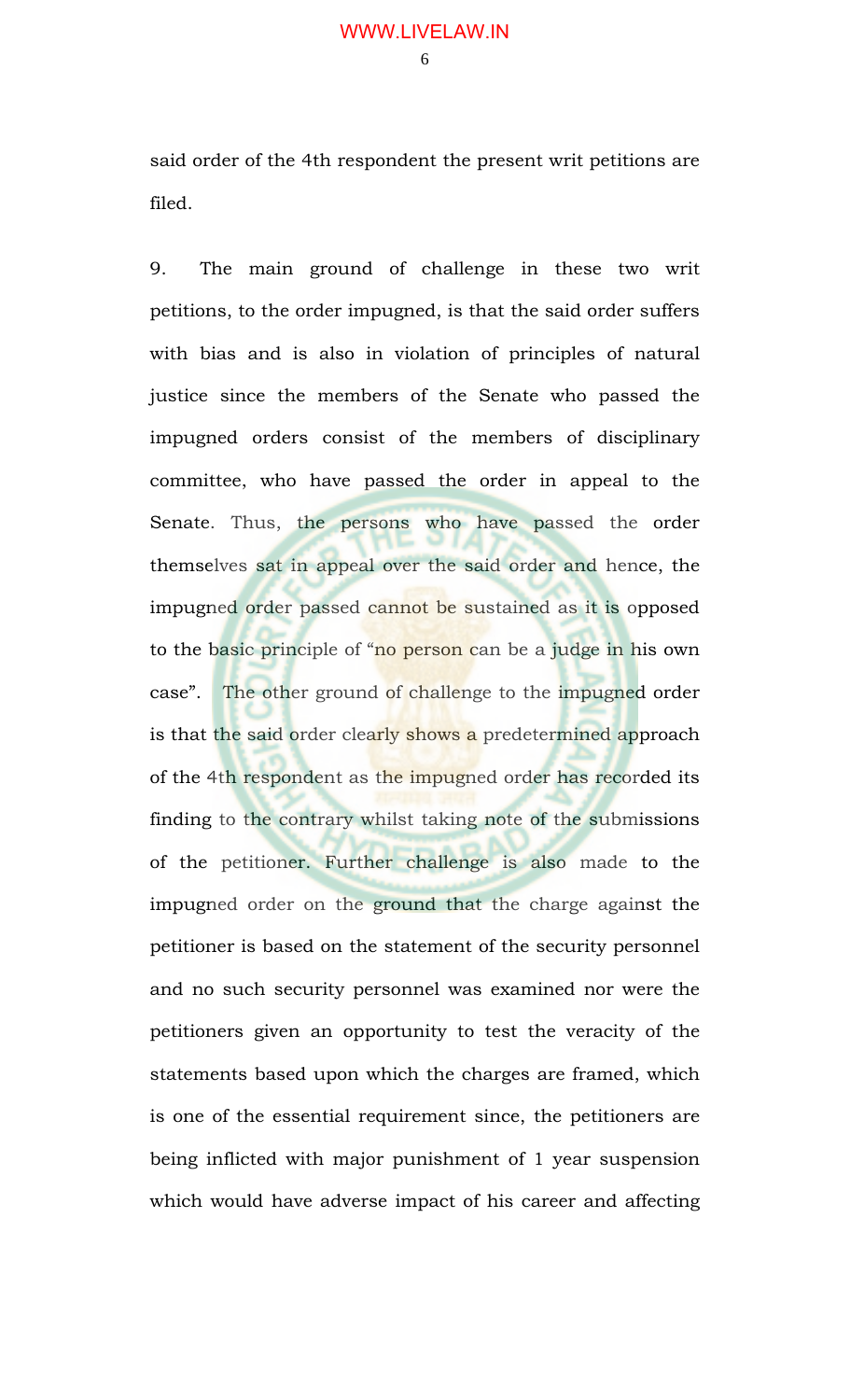the life and liberty of the petitioner and being violative of Article 21 of Constitution of India. Apart from the above grounds, the petitioners have also questioned the disproportionality of the punishment awarded.

10. The counter affidavit on behalf of the respondent institute in both the writ petitions has been filed denying the writ averments with a prayer for dismissal of writ petition. Along with the counter affidavit, the video recording of the proceedings of the disciplinary committee as held on 15.11.2019, wherein the petitioners were also present to put forth their submissions has also been provided in the form of a pen drive. Subsequent to the hearing, a Memo was also filed on behalf of the Institute, providing details to some of the queries raised by the court and also enclosing there with the photograph of the students taken on the day of the incident in the room i.e. A2-41.

11. Heard Sri. D.V.Seetharam Murthry Learned Senior Counsel appearing for M.Avinash Reddy, in W.P.No. 2277 of 2020, Md. Adnan Learned counsel appearing for petitioner in W.P.No. 2152 of 2020 and Sri. T.Mahender Rao, Learned counsel appearing for Respondent Institute. Considered the rival submission made and perused the material placed on record of this court. For convenience, the position of respondents is referred to as arrayed in W.P. No. 2277 of 2020.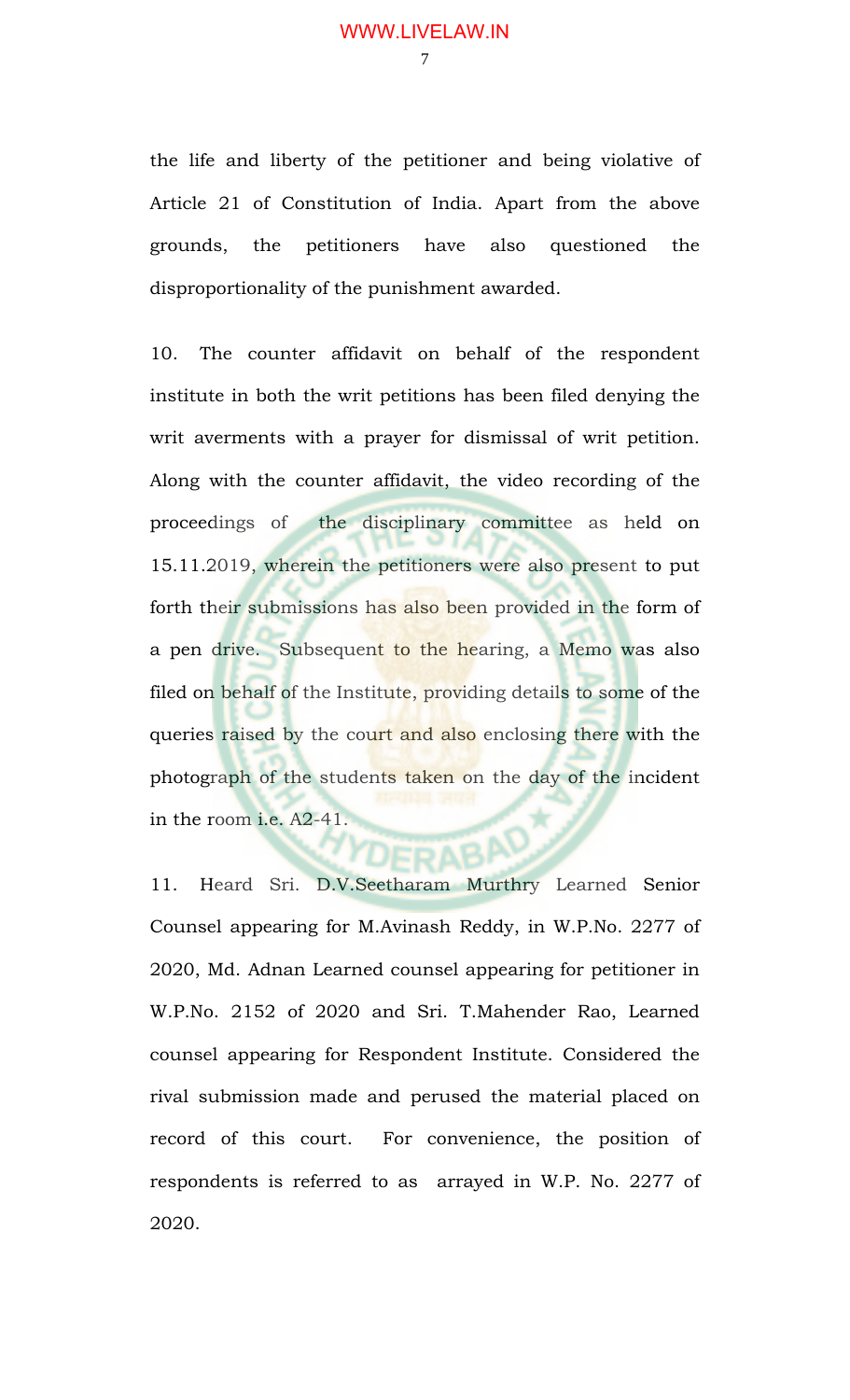12. The 1st respondent institute is one the premier institutes of the country in the field of imparting education in Engineering field and in order to secure admission into the said institute one needs to go through a test conducted on all India basis i.e. JEE Main examination. The students who secure admission into said institute would be students of some academic excellence and one amongst the few successful aspirants. The curriculum of the 1st respondent institute requires a student seeking admission to stay in campus as it is essentially a residential course.

13. It is seen that on the intervening night of 26-27th October, 2019, the incident as narrated is that, the security personnel who are bestowed with the duty of security and safety of the students in the 1st respondent institute, found the petitioner in W.P.No. 2152 of 2020 moving in the campus at late night. Upon being stopped, the petitioner was found holding a packet in his hand and on being questioned, he admitted that the said packet contains ganja and he is coming from room No. A2-41. Similarly, the petitioner in W.P.No. 2277 of 2020, who is inmate of room B2-04, was found in room No. A2-41 along with 10 others. When the security personnel entered the room, few of the students were found to be sleeping and few others in drowsy condition and the room was filled with smoke. The security personnel had also found some material substance like tobacco, tissue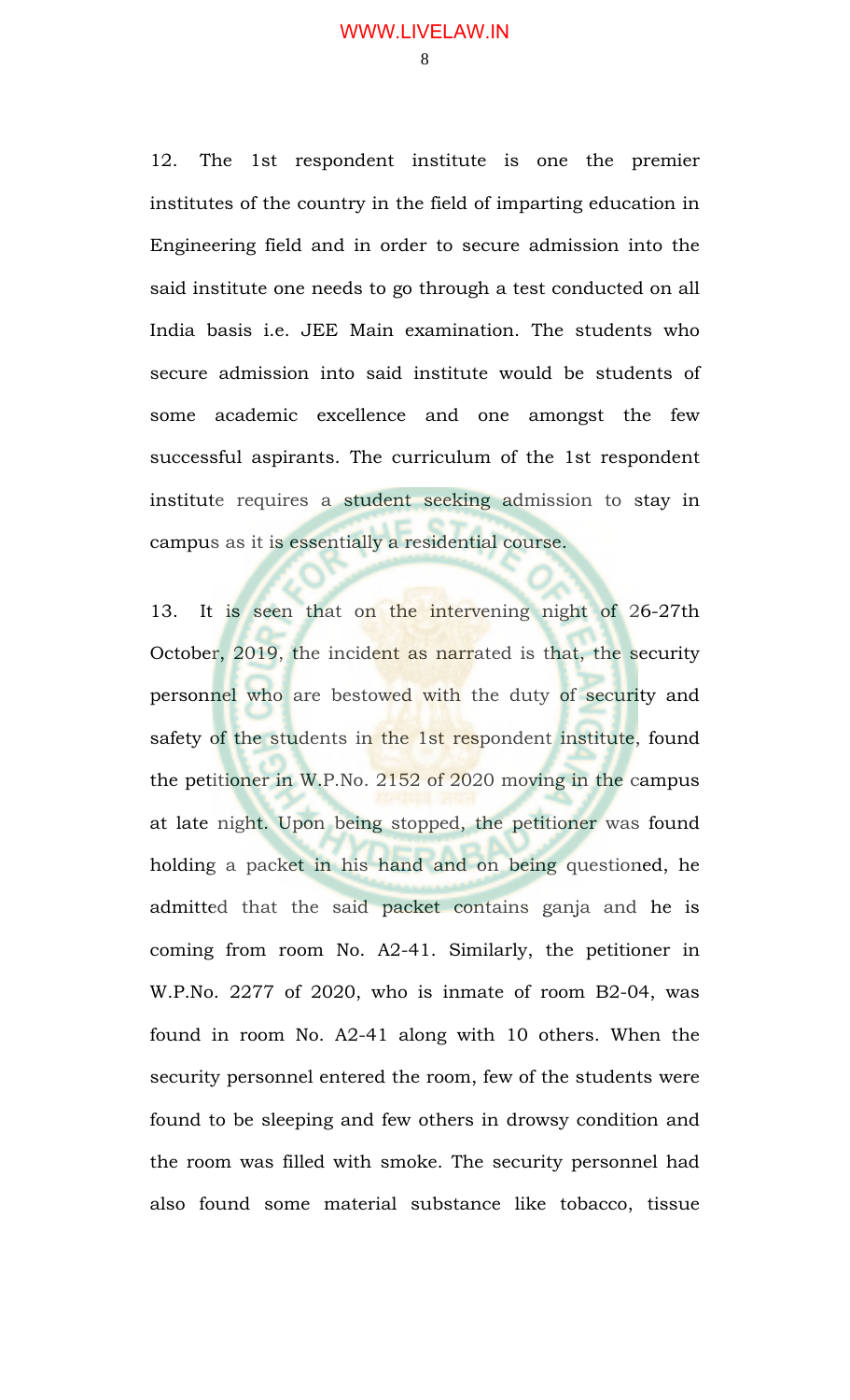$\mathbf Q$ 

papers, papers and cigar lighter. When questioned by the security personnel, the students admitted the material to be ganja. The security personnel took photographs of the room along with the students present there which includes petitioner in W.P.No. 2277 of 2020 and seized the material in the room. It is claimed that the security personnel thereafter informed about the incident to the security officer of 1st respondent institution authorities and the petitioners were called before the said authority on 28th October, 2019, whereat the petitioners have admitted to the guilt of committing the breach of student code of the 1st respondent institute.

14. Though it is the claim of the petitioners that, the petitioners were told to accept the guilt and that they would be let off with a reprimand by the Disciplinary Committee and as such petitioner gave the letter dated 28.10.2019 confessing to consumption of ganja, and thereafter the petitioners appeared before the committee on 15.11.2019 and gave an undertaking not to impose the suspension for one semester. It is urged by the Learned Senior Counsel that, the fact that no action was taken in the interregnum between 28th October to 15th November, 2019 would lend credence to the claim of the petitioner that the 1st respondent institute initially wanted to take a lenient view of the entire incident by reprimanding the petitioners i.e. imposing a minor sanction. However, the 1st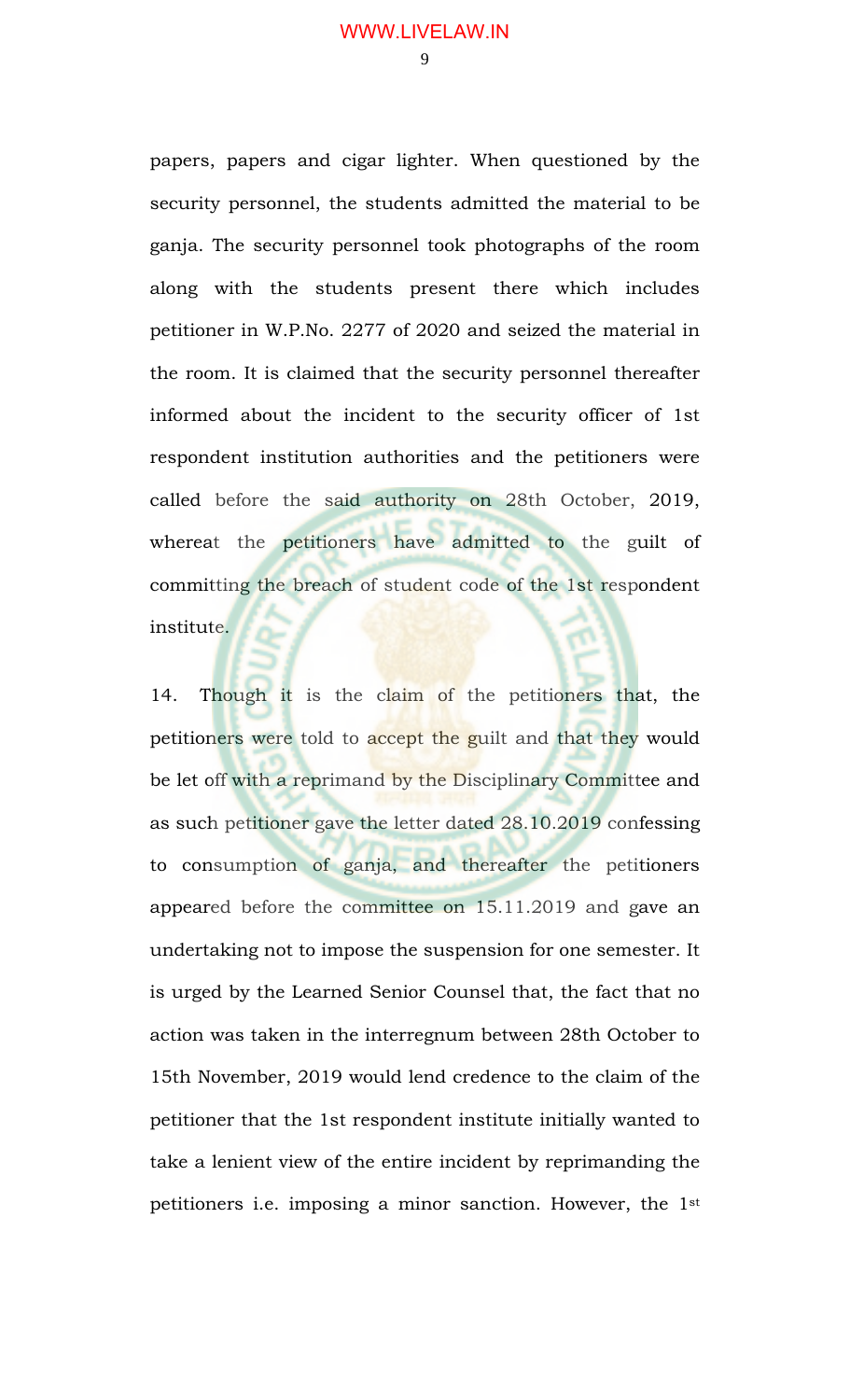respondent institution changed their stand on the issue after the said incident was reported in the local press blown out of proportion on 18.11.2019, and passed the order dated 22.11.2019 imposing one of the major sanctions prescribed under the code. The Learned Senior Counsel by drawing attention of this court to the undertaking given by the petitioner on 15.11.2019 submits that the petitioner having expressed his remorse for committing the breach of the code, had also offered to undertake social service which clearly indicates the approach the first respondent sought to adopt. It is also urged that if that not being so the petitioner would not have given such undertaking and would have faced enquiry whereat the petitioner would have had the opportunity to disprove the allegations made against him. Learned Senior Counsel also argued that the non-mentioning of the names of security personnel who allegedly found the petitioner and incriminating material in Room No. A2-41, and the petitioner not being afforded with an opportunity to cross examine the said security personnel on whose complaint the proceedings are initiated, would vitiate proceedings and is opposed to principles of natural justice. Yet another innovative argument is put forth by Learned Senior counsel that, if a student is woken up at late hours i.e., 1:30 a.m., he would only be found in a drowsy condition, being woken up in the mid of the night, but losing the sight of the fact that the petitioner was not found in the room allotted to him, but was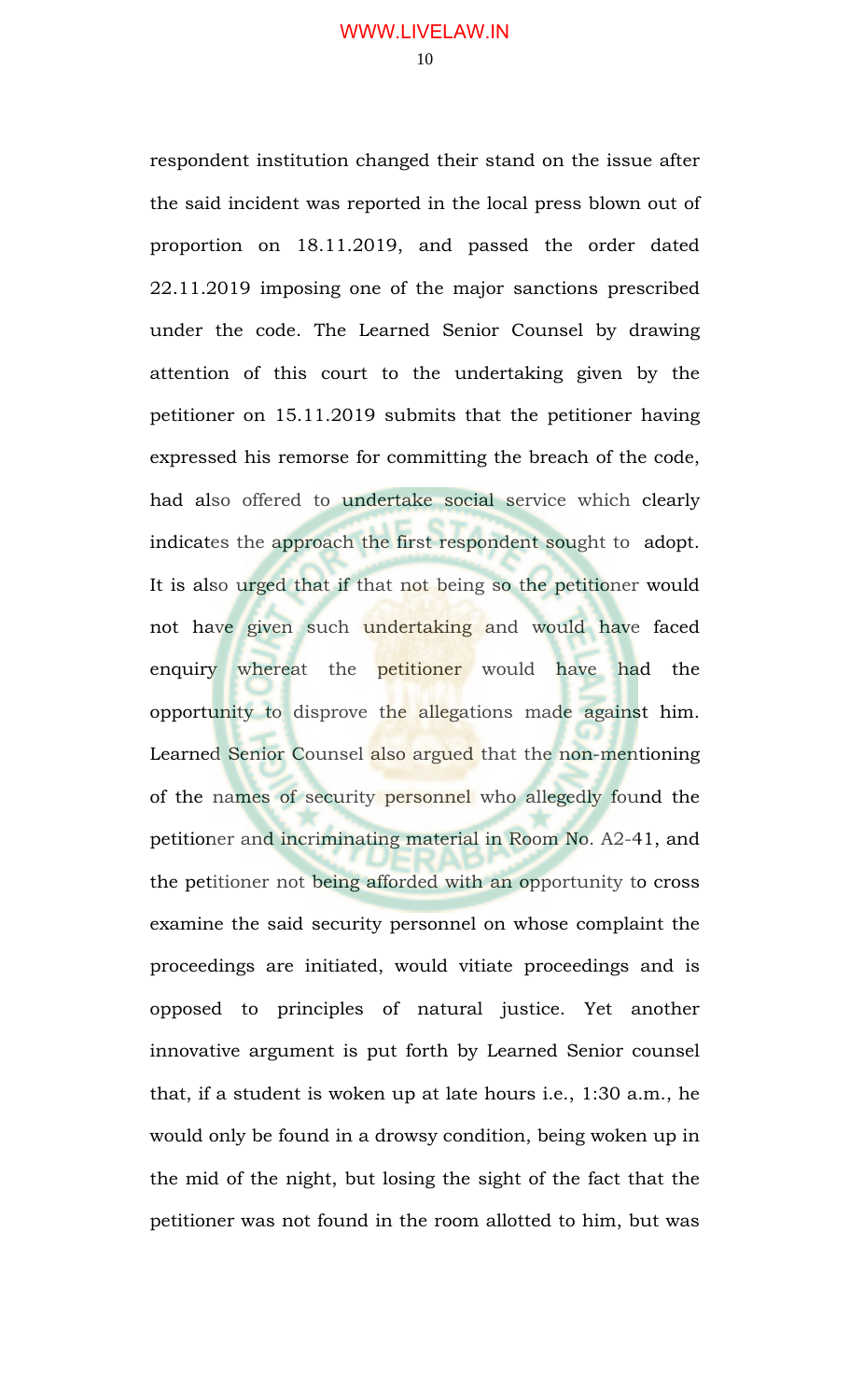found in another students room in the company of 10 others. The Learned Senior counsel would also submit that the court should be sensitive to young student whose future is at stake, fundamental rights are being violated and career is being put to jeopardy at the beginning itself and the Court should aim to have a reformative approach in the case of students.

15. The Learned counsel for petitioner in W.P.No. 2152 of 2020, while adopting the arguments of the Learned Senior Counsel has argued that the procedure adopted by the 1st respondent institute is bad, the non-adherence to procedure while holding the petitioner guilty of breach of students code and imposing major sanction of suspension of one year is improper and wholly unjust and prayed for setting aside the order.

16. In support of the above submissions, the learned counsel for the petitioners placed reliance on the following judgments of the Supreme Court and other High Courts:

- *i) Jaddish Prasad Saxena V. State of Madhya Bharat AIR 1961 SC 1070 ;*
- *ii) Lanco-Rani (JV) V. National Highways Authority of India Limited – Delhi High Court - 235 (2016) DLT 509 ;*
- *iii) Hussain Mohammed Badhusa and others V. The Registrar, Gandhigram Rural Instiute, - Madurai Bench of Madras High Court in – W.P. (MD) No. 12408 of 2017 to 12412 of 2017 ;*
- *iv) Indian Institute of Technology and 3 others V. Abhinav Kumar and 6 others – Allahabad High Court – LAWS(All) 2018 (5) 193.*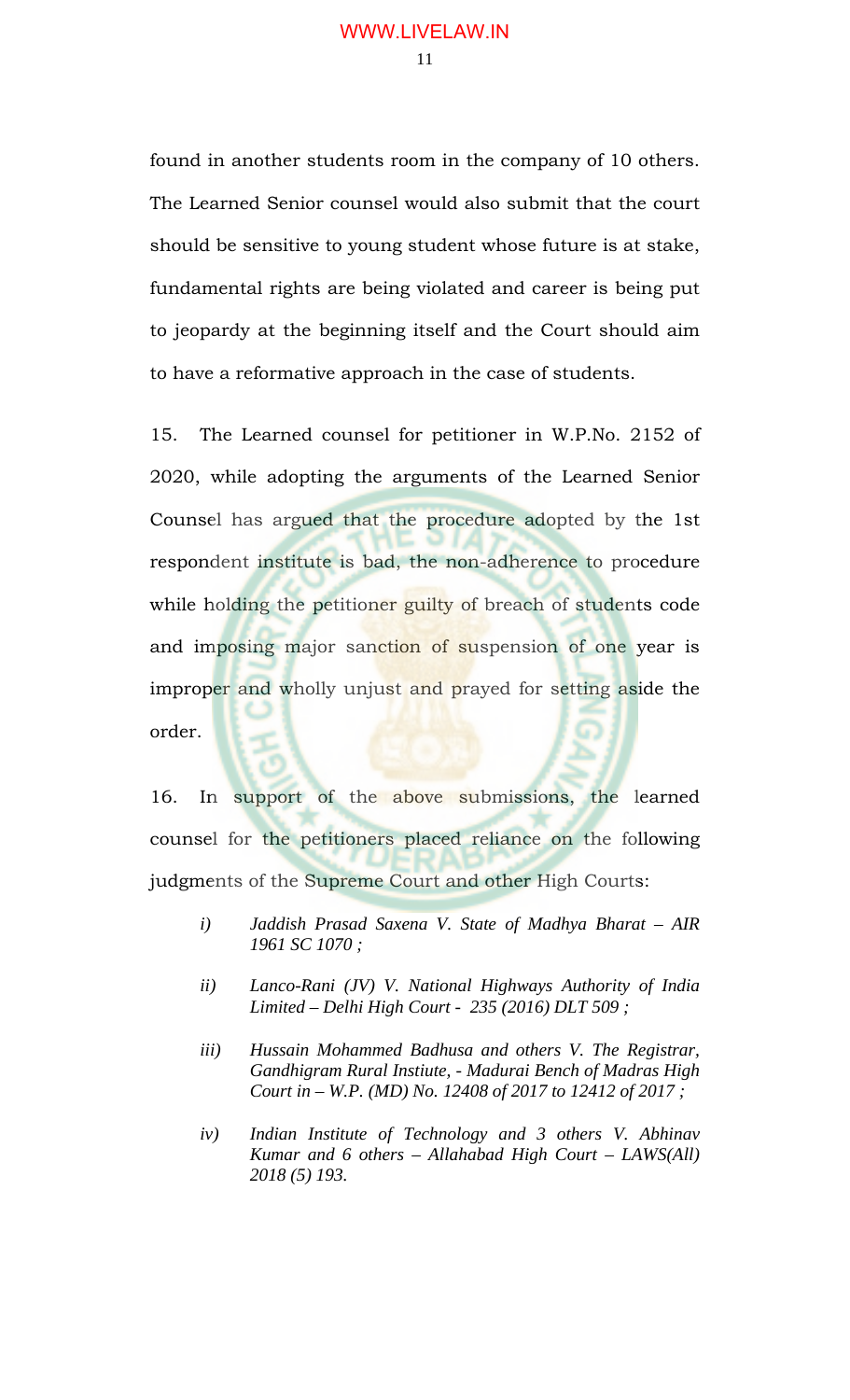17. Per contra, the Learned Counsel for respondent institute, vehemently opposed the petition and prayed for dismissal of writ petitions. The counsel submits that these petitioners are admitted into the institution not through regular process of admission, but as they are NRI students they have been admitted under DASA (Direct Admission of Students Abroad) scheme by Ministry of Human Resource, Government of India. The learned counsel submits that the petitioners were awarded the punishment of suspension upon their admission of guilt and also at their behest for not being handed over to the law enforcing authorities. Further, he would submit that on account of the admission of guilt by the petitioners, the respondent Institute had suspended the petitioner for a period of one year, which could not be considered as excessive punishment, without being expelled. He also submits that two students who are actually found supplying the ganja were expelled from the institute and two other students amongst the 11 students have left the institute by taking Transfer Certificate and if the petitioners so desire, even they would be issued transfer certificates. The Learned Counsel would further submit that the institute has adopted a lenient approach by suspending the petitioners for a period of one year and the students can pursue their academic pursuit a year later. Learned counsel submits that the aspect of discipline that is to be maintained in the institution being an internal matter, the court should adopt a cautious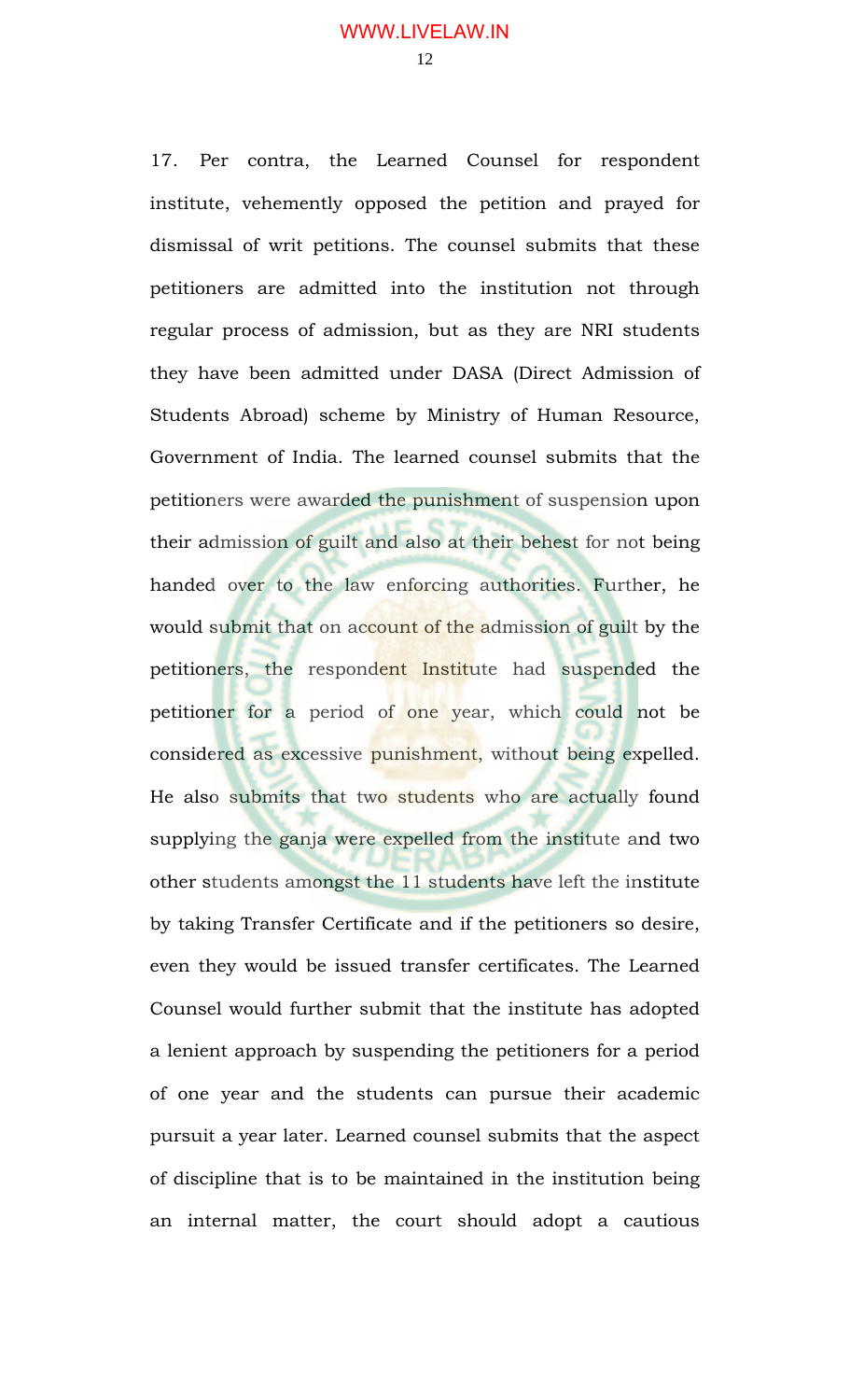approach and be most reluctant to interfere in such matters unless glaring omission to follow the rule or good prima facie case is made out for interference. In the facts of the present case, having regard to the categorical admission of the petitioners on 28.10.2019 and before the disciplinary committee on 15.11.2019, the punishment awarded is based on the exercise of discretion by the committee and cannot be called as excessive. In support of the above submission the learned Counsel placed reliance on the decision of this court in the case of *Satish Nainala V. English & Foreign Languages University, Hyderabad & others1*.

18. He would also submit that the mere fact of the six members of the disciplinary committee being present in the senate, would not vitiate the proceedings of senate, as the senate consisted a large group of 55 members (52 members taking part on 24.01.2020) and as such the mere presence of six members of disciplinary committee, could not have exerted any influence on such a large group of 55 members. On the other hand the learned counsel would submit that the presence of six members of disciplinary committee in the senate is only to help the senate to have the correct perspective of entire incident. It is also urged by the learned counsel that in view the admission of guilty by students with regard to breach of code by way of confession and

 $\overline{a}$ 

 $1$  2016(4) ALD 37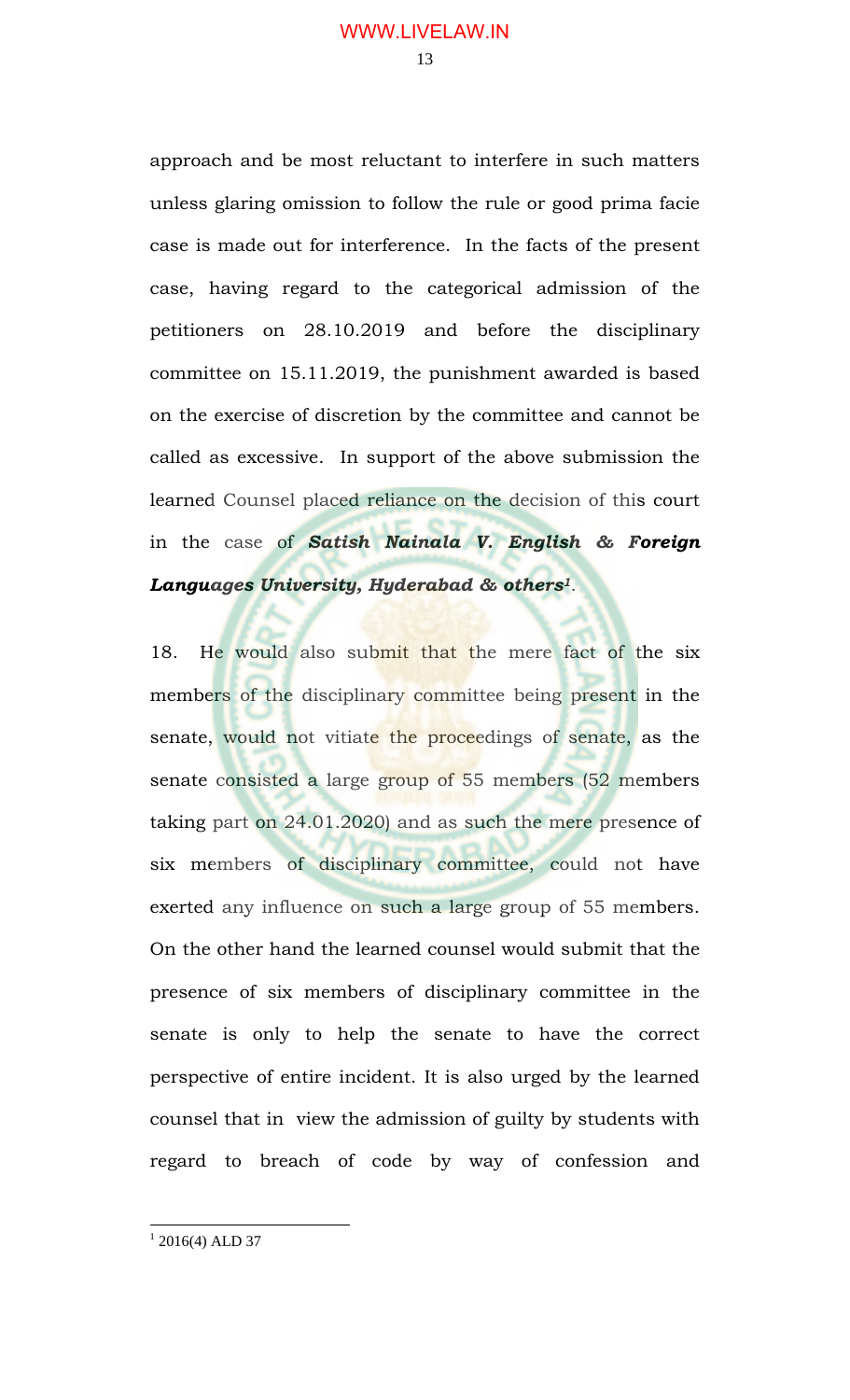undertaking given, there is no necessity for affording an opportunity of examining the security personnel and the contention to the contra does not merit consideration by this court. The counsel submits that the proceedings of the disciplinary committee dated 15.11.2019 was videographed and placed before the court in a pen drive. That on the said day some of the students have pleaded not to hand over them to law enforcement agency, not to subject them to medical examination, not to inform to their parents and that they are willing to forego the year and will continue to pursue their first-year course in next academic year. The counsel would urge upon this court to peruse the video recording and consider the same while passing the orders. The Learned Counsel for respondent submits that the petitioner having been suspended from the institute by virtue of order dated 22.11.2019 and having not been allowed to enrol themselves for second semester, any order passed by this court at this point of time would not inure to the benefit of the students, as they would fall short of attendance and would not be eligible for appearing for examinations, since, the minimum attendance required is 80% and petitioners in any event cannot comply with the same. In such circumstances, any orders passed setting aside order dated 22.11.2019 would be an empty formality. The learned counsel has placed reliance on the decision of Division bench of this court in the case of

*B. Yugandhar V. Principal, Kuppam Enigneering College*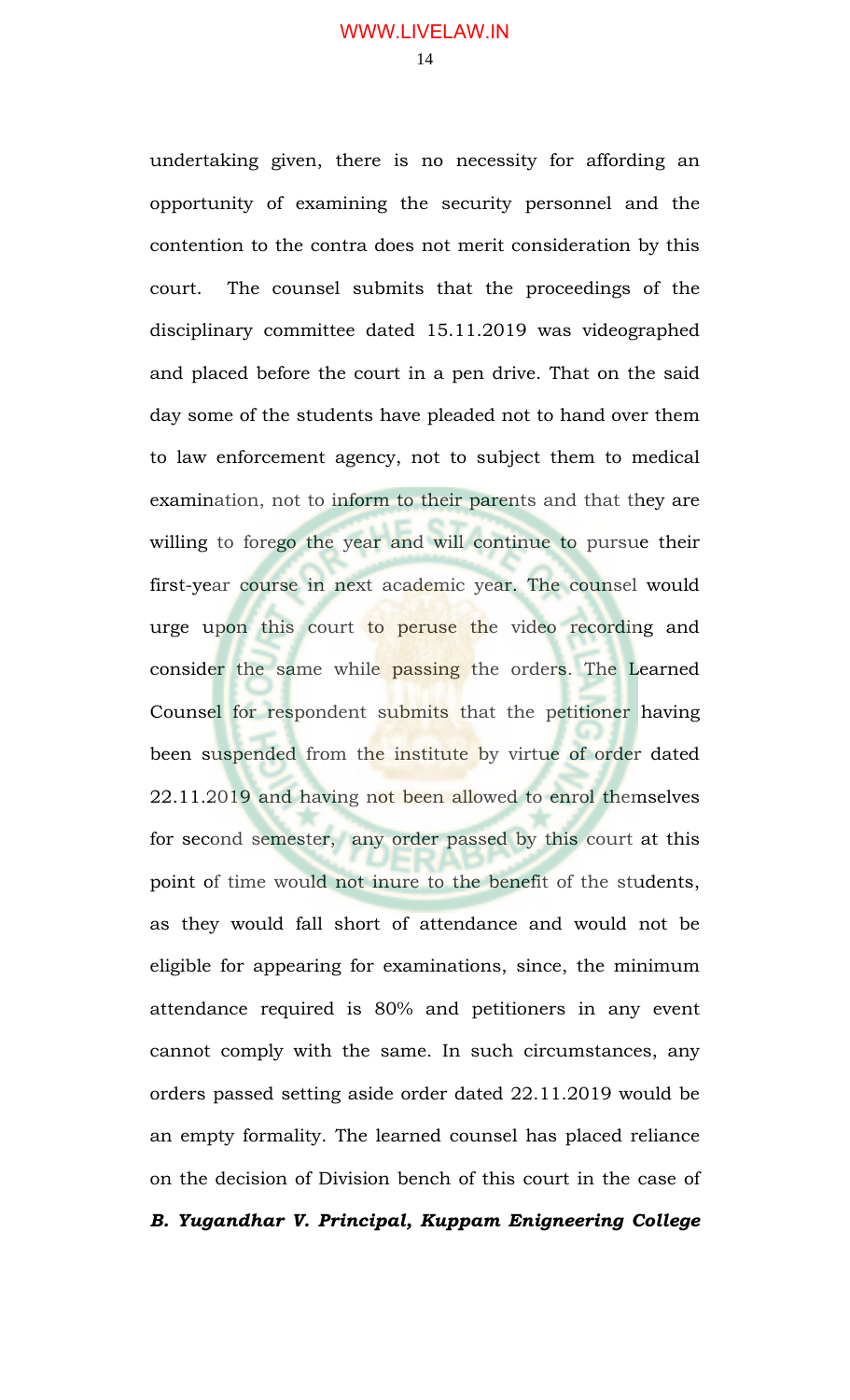and another<sup>2</sup>, in support of his contention that courts should not interfere in matters of attendance and cannot condone the shortfall. Finally, he prays this court to dismiss the writ petitions as the petitioners do not make out any case for interference with the orders of the 2nd respondent institution and any order is passed contrary to the same by this court, would disturb the conducive environment of the academic institution.

19. Having given thoughtful consideration to the contentions urged and submissions made by the parties and having regard to the material placed on record, the issue to be considered in both the writ petitions is, as to whether the punishment awarded is commensurate with the breach committed and the order passed thereto warrants interference.

20. Normally in matters of discipline, in particular in academic arena, the court should exercise restraint, as if any indulgence is shown by a court to a wrongdoer would send a wrong signal and would embolden them to continue with such acts and disturb the entire academic atmosphere leading to mayhem, and defeating the basic purpose and object of such academic institute of imparting education and moulding the students for the benefit of the society.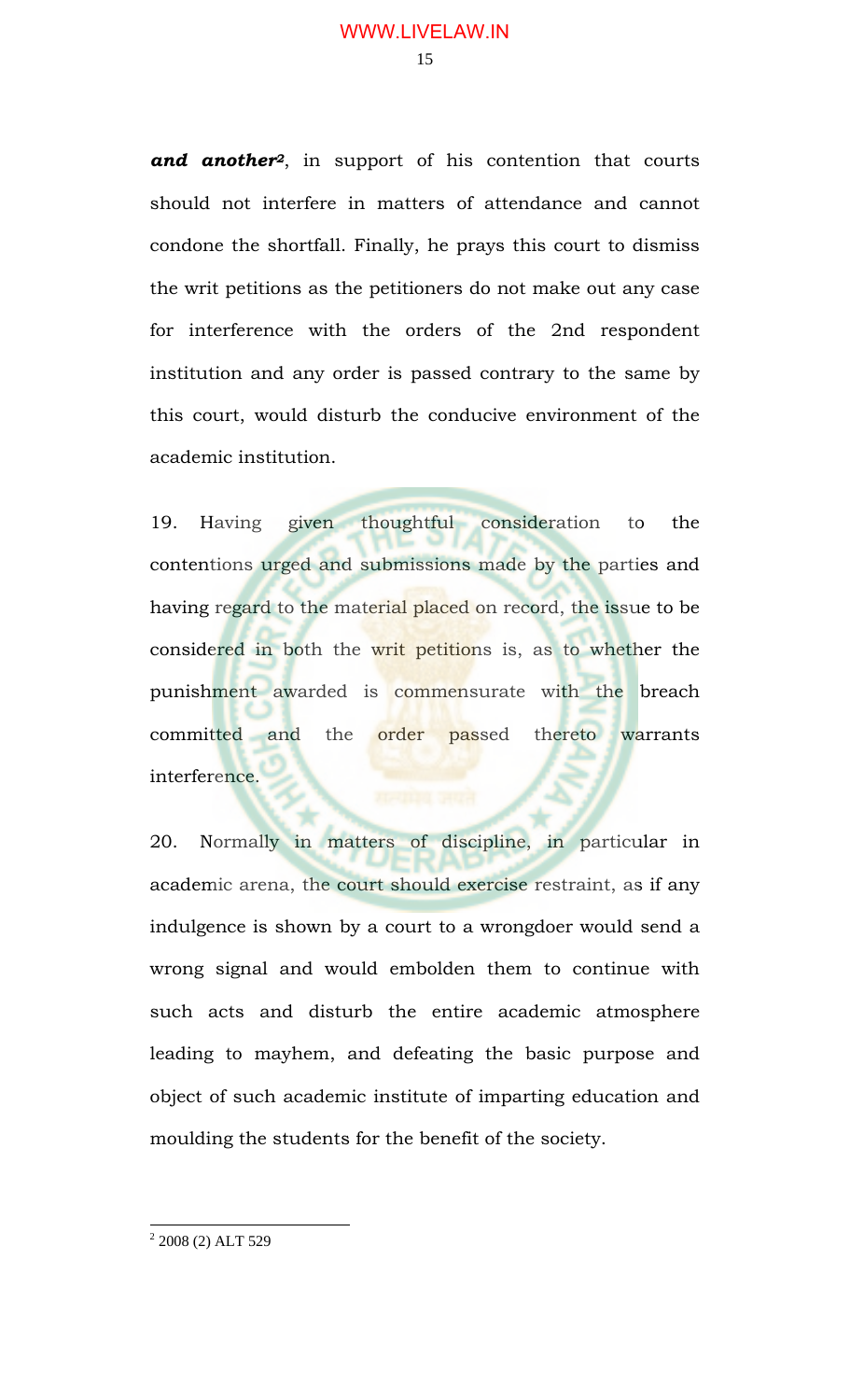21. This court is also conscious to the fact that the students who are in tender age with new found freedom and independence after putting in through formative years and being admitted to premiere institute, would find themselves to be in a different zone altogether. The sudden got freedom, surrounded by various distractions and also being vulnerable to involving themselves in unwanted issues, cannot always be purely attributable to one's wilful wrongdoings. Though such acts don't need to be commended, at the same time balance has to be struck between the act and the measure. It is also needless to mention that the authorities in whose hands the future of these young students is bestowed, should take into consideration the surrounding circumstances while dealing with any aberrations by students and not merely following the procedure as prescribed to be in compliance with the norms, but should also weigh as to whether the measure of punishment being awarded would bring about the desired result in addressing issue. It is trait that in dealing with such breach or aberrations, the educational institute need to conduct enquiry but need not be in strict sense as in a service matter, and ignorable procedural lapses cannot be taken advantage by wrongdoer.

22. In the facts of the present case, it is claimed that the petitioners were found consuming and in possession of ganja, a prohibited substance in the premises of the 1st respondent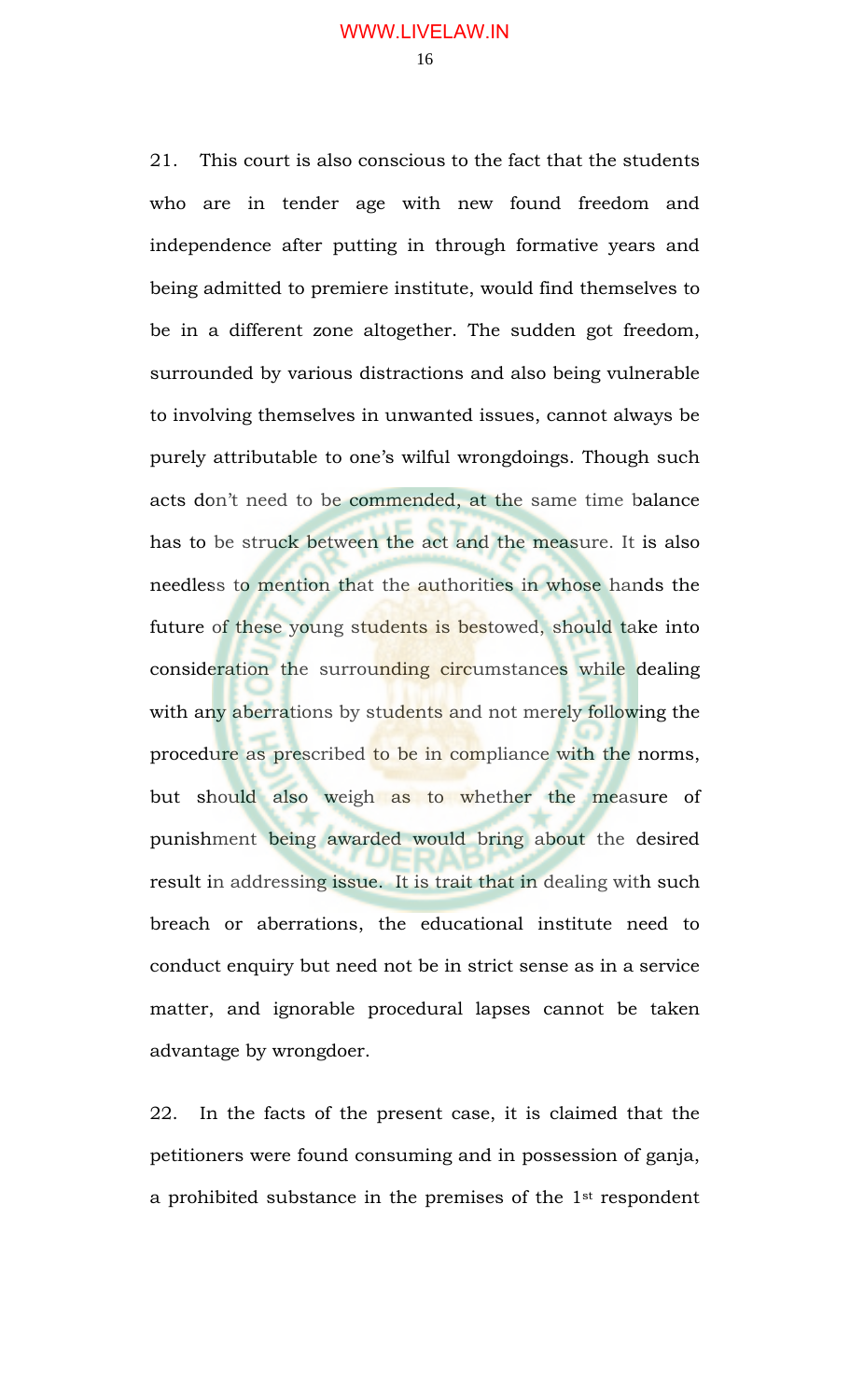institute as per the students code and 1st respondent institute has zero tolerance to such breach. The code of the 1st respondent in Section 2 of Appendix-II deals with "Behaviour of the Students" and specifies (xviii) acts thereunder and clause (iii) of the said section mentions that "Possession or consumption of narcotic drugs and other intoxicating substances are strictly prohibited in the campus and hostels." While Section 3 of Appendix-II of the code deals with "Disciplinary Sanctions" and has sanctions specified under two heads namely – "Minor Sanctions" and "Major Sanctions". However, the code which provides for minor and major sanctions does not indicate as to which of the prohibitive behaviour in clauses (i) to (xviii) as mentioned in Section 2 would attract the major or minor sanction and is left to the discretion of the authority. Thus, in a given situation the authorities would be the appropriate authority to judge a given breach can be considered as requiring minor or major sanction depending upon the gravity of occurrence and breach and also the conduct of such student in breach.

23. Since, the petitioners are the fresh entrants into the campus of the 1st respondent institute, as only 3 to 4 months having passed by after being admitted into the institute more particularly having been educated from a conservative area and there being no previous history of the petitioners involving themselves in any breach of the code, it cannot be said that the petitioners have acted in defiance of the code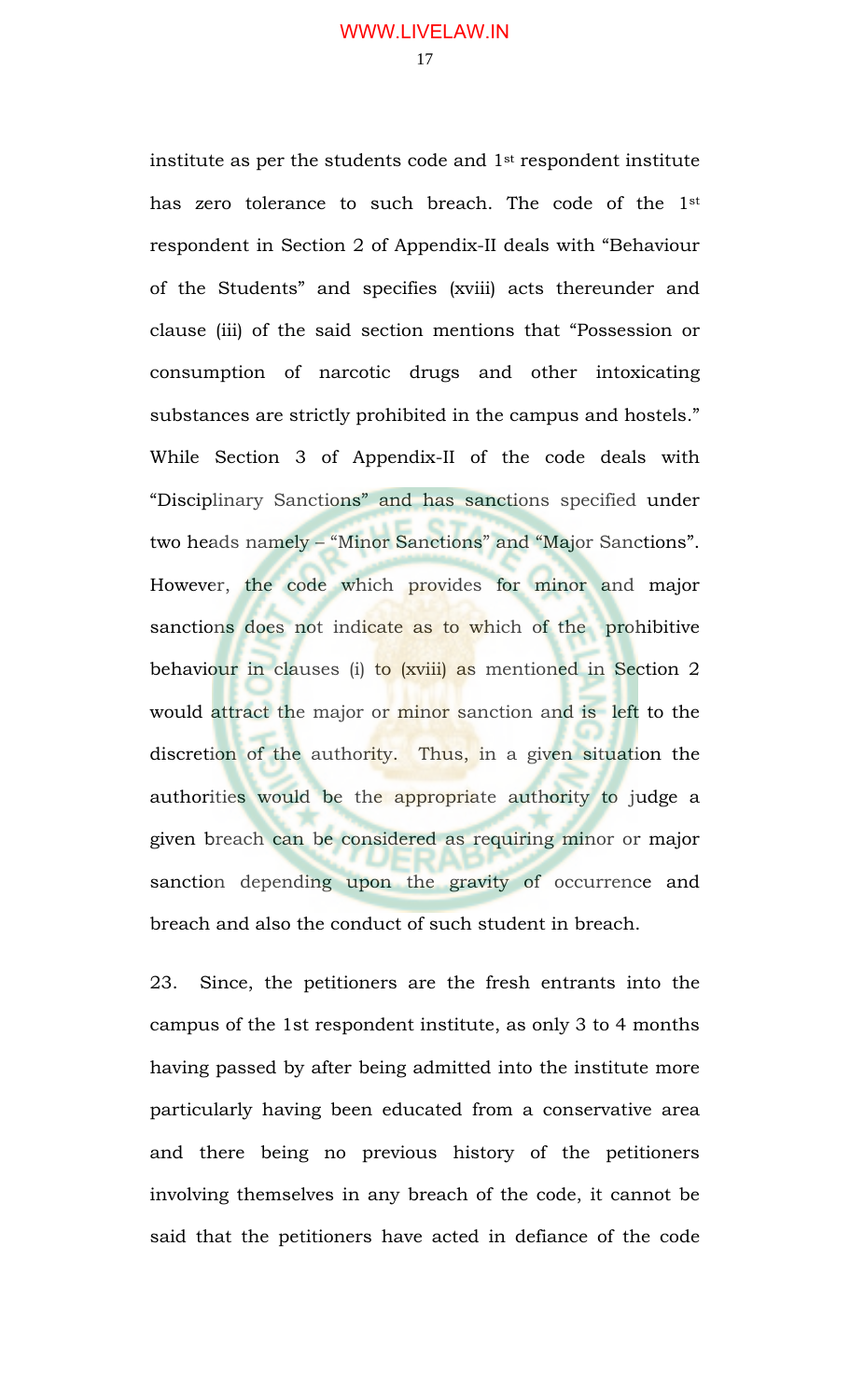warranting for major sanction. Though it is being said in the counter affidavit that the prohibitive behaviour in the campus is given wide publicity within the campus and the petitioner cannot be said to be unaware of the same and the subject deviation would attract major punishment as provided in the code. However, having regard to the fact that the incident has taken place in the intervening night of 26-27th of October, 2019 and the petitioners were called to appear before the Security officer on 28th and also having regard to the content and the language used in the undertakings given on 15.11.2019 before the disciplinary committee, would give an impression that the 1st respondent institute initially wanted to consider the request of the petitioners sympathetically.

24. Further, the proceedings before the disciplinary committee on 15.11.2019 as video graphed in three parts and filed into this court, has been seen by me. On going through the proceedings as video graphed, would show that the entire proceedings were held in a very free and conducive manner, whereat, the committee after informing the students including the petitioners various options that are available before them, and considering the submissions made by the students including one by the occupant of room A2-41, who spoke on behalf of all others, suggested that the least that the committee can do is to suspend the students for one semester and directed the students to give such request letter of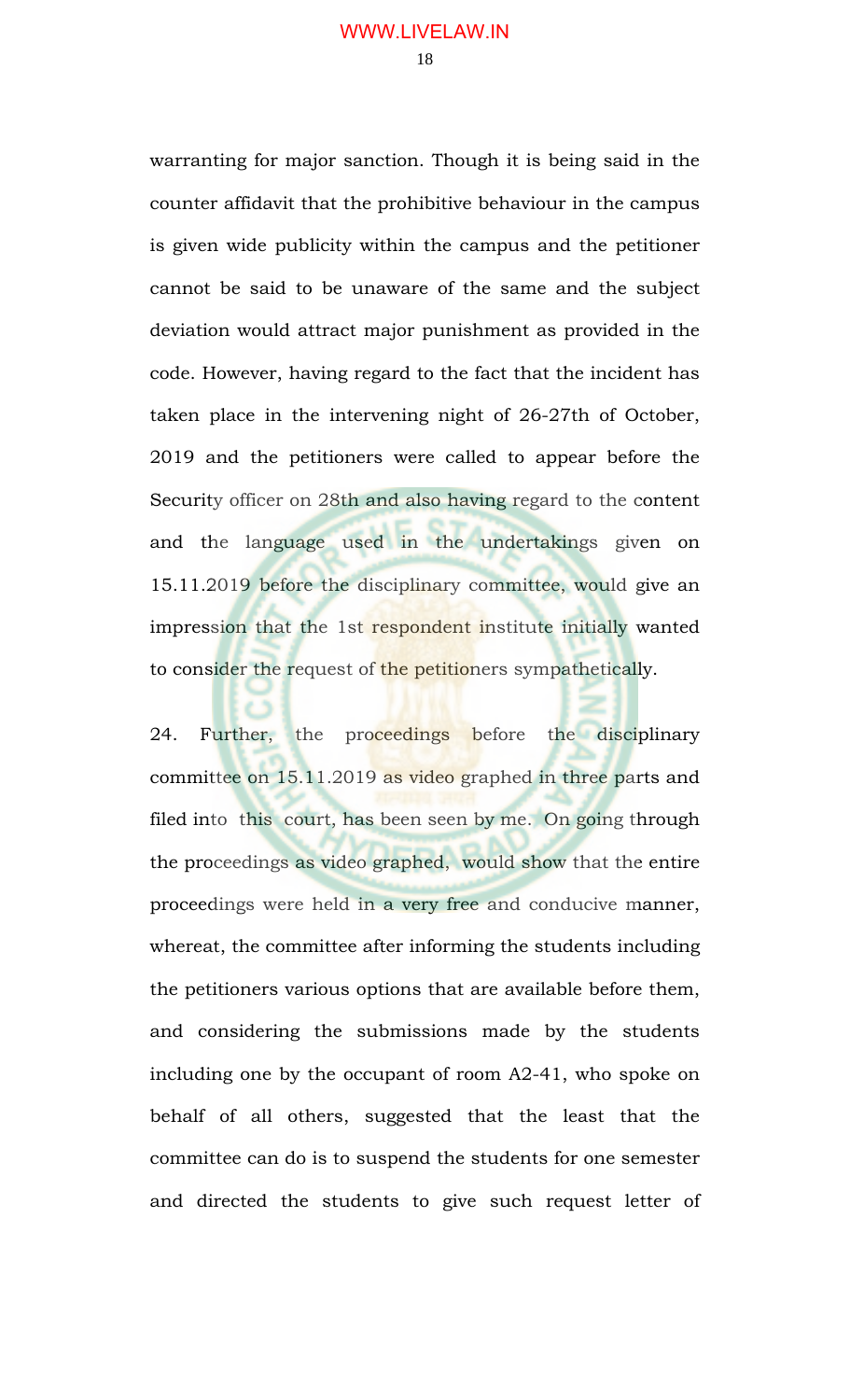undertaking. Thus, the claim of the petitioners that initially the authorities of the 1st respondent institute wanted to impose a "Minor Sanction", but changed their stand after the issue got reported in the print media, is without substance and is liable to be rejected. Further, in the proceedings held on 15.11.2019, it was seen that the committee was trying to find out as why the students are taking such substances and impress upon the students to come out of this habit of consumption of such narcotic substances. It was also seen that the committee members suggesting the students to go to de-addiction centre to get out of such habits. Thus, having regard to the proceedings held on 15.11.2019 whereat it was indicated that the petitioners would be imposed with sanction of suspension for one semester, it is not clear as to what transpired between 15th November, 2019 and the 22nd November, 2019 when the impugned order imposing the suspension for one academic year was passed. Though minutes of the meeting of disciplinary committee held on 15.11.2019 has been placed before the court to show that it is the disciplinary committee which has recommended for award of such major sanction of suspension for one academic year on the same day i.e. 15.11.2019, it is seen that, except one member, no other disciplinary committee put the date and even the person who has affixed the signature with date has signed as "for one R.B.V. Subramaniyam, Head of the Department of C.S & E" but did not sign for himself. Thus,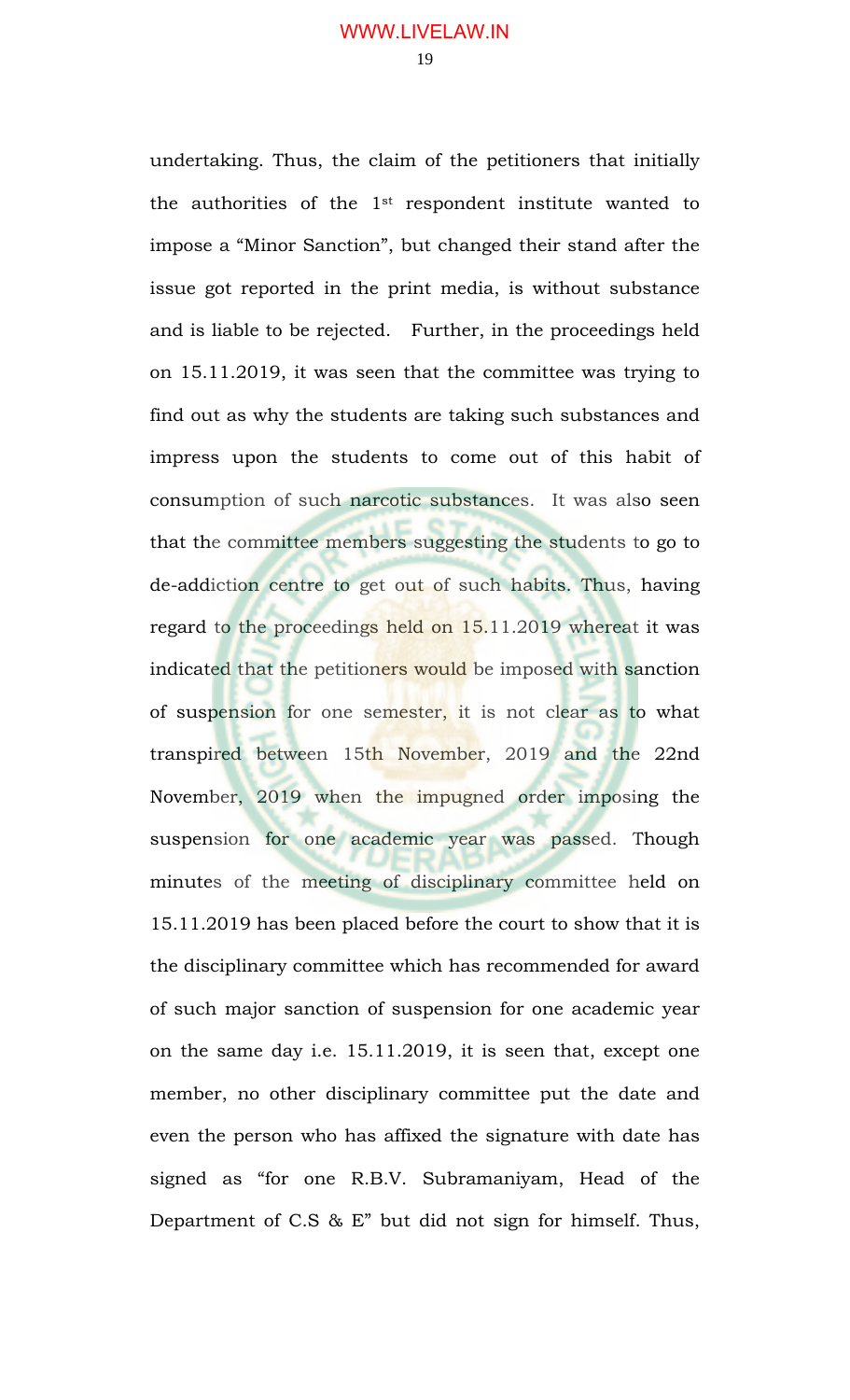the claim of the 1st respondent institute, that it is disciplinary committee which recommended for imposition of major sanction of suspension for one academic year on 15.11.2019 cannot be accepted more particularly having regard to the proceedings as recorded indicating to the contra.

25. Further, it is also to be seen that the 4th respondent authority while affirming the order of the disciplinary committee dated 22.11.2019 had on one hand recorded that "the student has expressed his regret and sought for forgiveness when appeared before the senate", on the other hand recorded that "the petitioner did not show any remorse". The said finding recorded being contrary one another, cannot go together. The other aspect that needs consideration by this court with regard to alleged violation of principles of natural justice, of bias due to presence of the members of the disciplinary committee in senate while considering the appeal. It is seen from record that of 6 members of the disciplinary committee were part of senate consisting of 55 members (52 members participating on 24.01.2020). Though in normal circumstances, the presence of such members in the senate would attract the principle of *"Nemo debet esse judex in propria sua causa",* in the facts of the present case, where the disciplinary committee was showing indulgence to the students as noted from the video graphed proceedings of 15.11.2019, it cannot be said that the said members had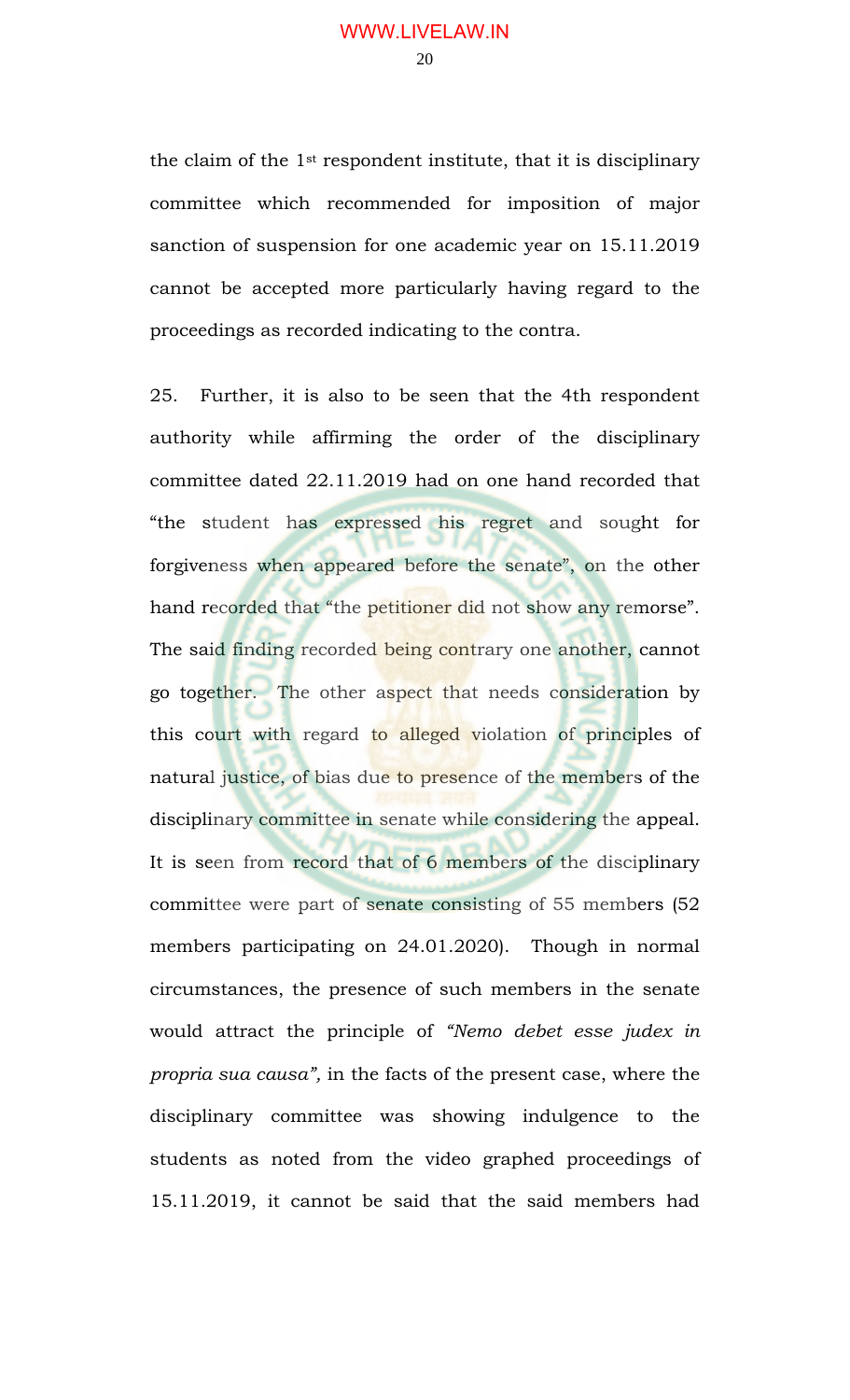personal bias against the students, so as to vitiate the proceedings. If only the petitioners had any objection to the presence of the above 6 members of the disciplinary committee in the senate meeting, it was open for the petitioners to raise such an objection thereat, but on the other hand petitioners choose to appear before the senate to plead their appeal, and as the decision of the senate being based on the recorded evidence of photographs taken on the date of occurrence, confessional statements of the students including the petitioners and the proceedings before the disciplinary committee, the objection with regard to bias and proceeding being vitiated is clearly an after thought and cannot be sustained.

26. Further, the technical objections raised cannot obliviate the admission made by the petitioners themselves before the Security Officer on 28.10.2019 and before the Disciplinary committee on 15th November, 2019 and the photographic evidence taken on 26-27th October, 2019 of petitioners being present in a room which is different from that of the petitioners. Having regard to the categorical admission made by the petitioners before the disciplinary committee and seeking for indulgence been shown, the objection now being taken with regard to the strict procedure relating to conduct of enquiry, the complainant security personnel being made available for cross examination would be of little relevance. In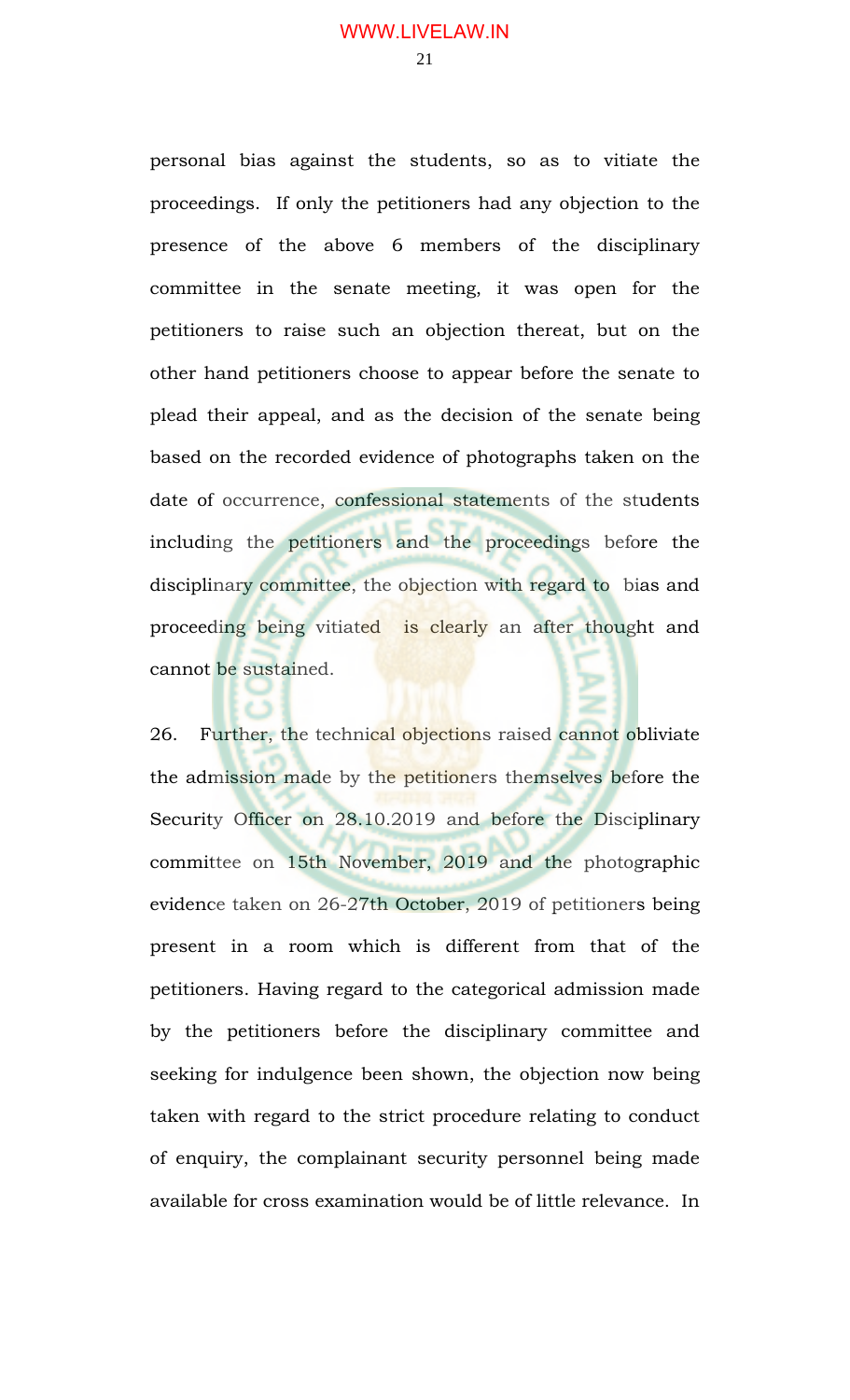this regard it is apt to refer to the decision rendered by this court in *Satish Nainala (Supra)*, wherein this court while dealing with a similar submission observed that –

*36. To insist that evidence of witnesses who spoke about violence indulged in by a student and who is also alleged to have threatened them as well as the Vice Chancellor, the Proctor should be recorded in his presence, and he be allowed to cross-examine the witnesses who deposed against him, would be a travesty of justice since in such an environment witnesses would not depose freely and would feel intimidated and may not even come forward to depose. This would be counter productive to the very purpose of ensuring that discipline in the university is maintained.* 

27. In normal circumstances when such challenge is made, this court is required to remit the matter back to the appellate authority to consider the same afresh. However, having regard to passage of time no useful purpose would be served by remitting the matter back to the appellate authority to consider the matter afresh as already much time has passed by.

28. The other aspect that needs consideration, is the contention of the learned counsel for respondent that already considerable period has been lost and that for appearing to the examination of the 2nd semester one needs to have 80% of attendance and even if this court set asides the orders, the petitioners would anyway not be eligible to appear for the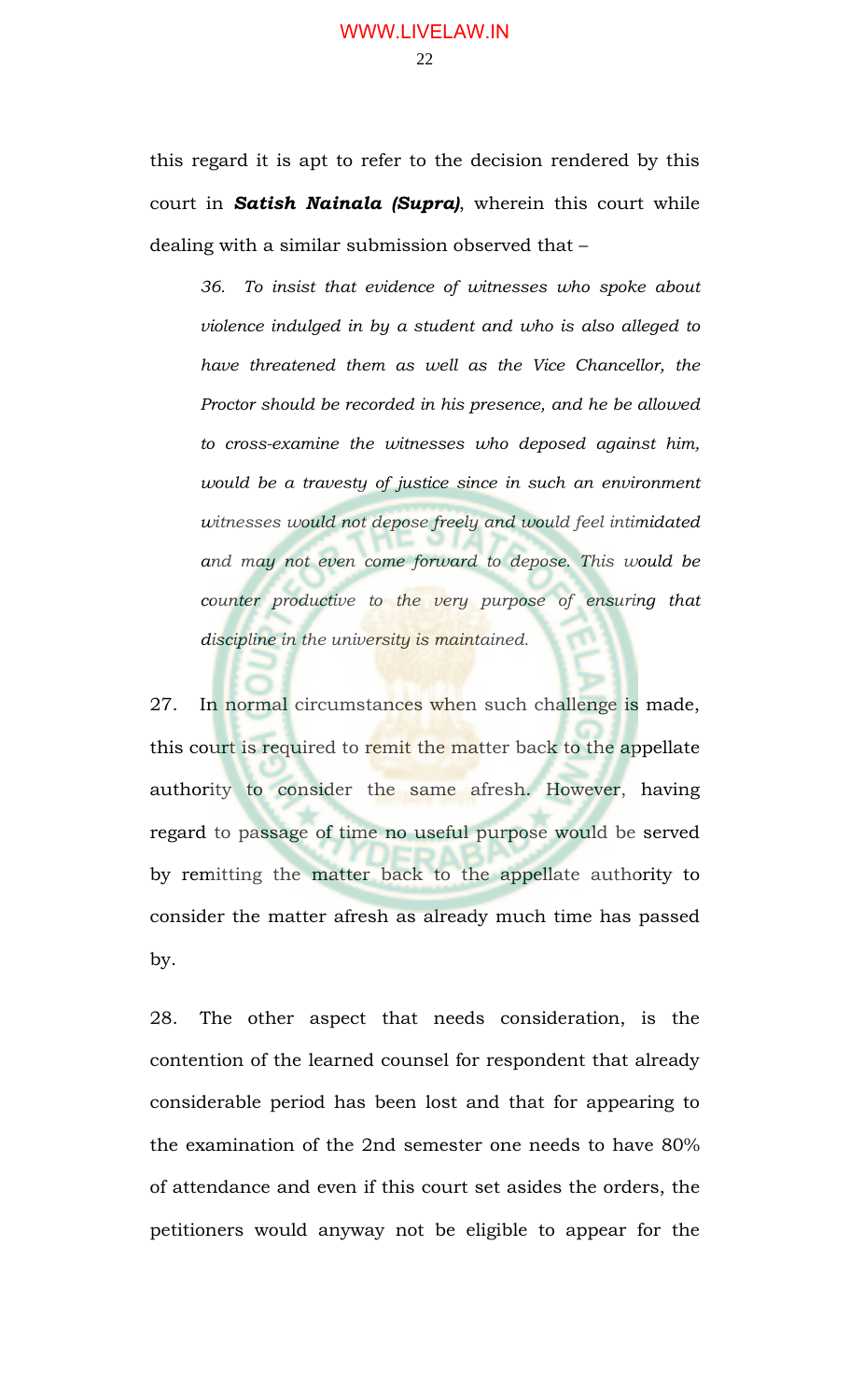examination of 2nd semester due to shortfall of attendance and thereby any orders passed would not inure to the benefit to the petitioners. It is to be noted that the petitioners being aggrieved by the action of the 1st respondent institute filed appeal to the senate as provided under the Code. It is the 1st respondent institute that took time to adjudicate on such appeals filed by the petitioners and thus it cannot be said that petitioners were not pursuing the matter diligently. The reliance placed by the learned counsel for the respondent on the decision of this court in the case of *B. Yugandhar (supra)* is a case where the student being absent on his own volition, this court held that the authorities do not have the power to condone the deficiency / shortage of attendance. Similar, is the view of the Hon'ble Supreme Court in the case of *Ashok Kumar Thakur3* and of this court in the case of *M. Sunil Chakravarthy4* and *Akilesh Lumani & Others5*, on which reliance is placed by the learned counsel for the respondent. The ratio laid down in the above decisions would not advance the case of the respondent in impressing upon this court not to pass orders as any order passed would not inure to the benefit of the petitioners. It is to be noted that the petitioner is questioning the action of the authorities in suspending him for one academic year and not permitting to attend the classes and if such action of the respondent

 $\overline{a}$ 

<sup>&</sup>lt;sup>3</sup> (1973) 2 SCC 298

<sup>4</sup> 2005(1) ALD 253 (DB)

<sup>5</sup> 2000 (4) ALD 630 (DB)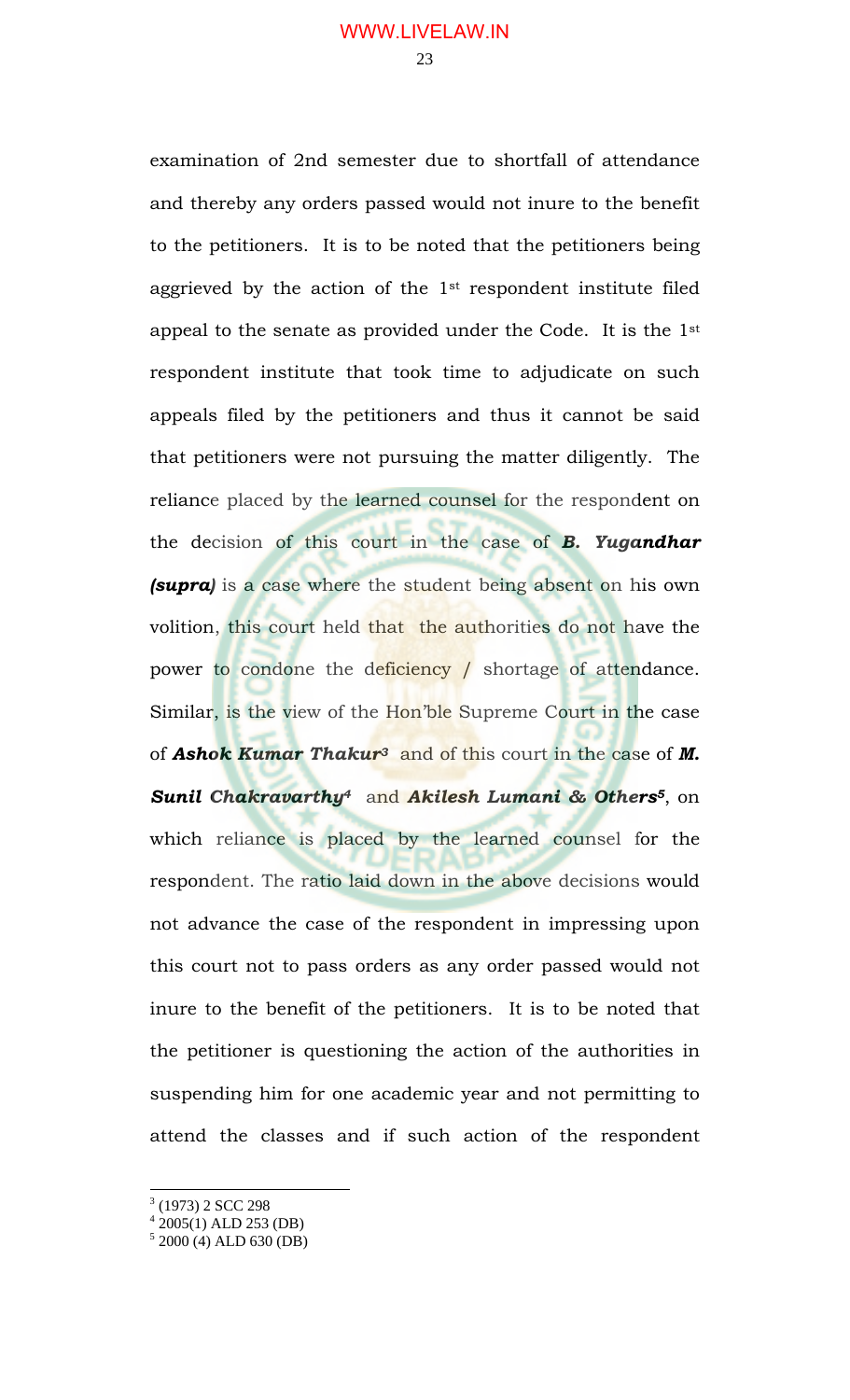authorities is found to be falling short either for not being in compliance with the prescribed procedure or otherwise, the petitioners would be entitled to relief. Thus, it cannot be said that it is the petitioner who is abstaining from attending the college, thereby resulting in shortfall of the attendance, but it is the action of the respondent which restrained the petitioners from attending the classes.

29. Further, the use of the drugs particularly with the students is on rise. The National Policy on Narcotic Drugs and Psychotropic Substances, while taking note of the fact that "Drug addiction is increasingly becoming an area of concern as traditional moorings, effective social taboos, emphasis on selfrestraint and pervasive control and discipline of the joint family and community are eroding with industrialization and urbanization", has observed that educational institutions are responsible for taking steps to curb drug abuse amongst **YYDERABAL** students.

30. In my opinion, educational institutions particularly like the 1st respondent institution which have foot print out throughout the country should implement the national policy, which has also gained support from University Grants Commission by adopting a long term rehabilitative and retributive approach rather than incline towards penal action against the students who fall prey to the menace of drug abuse.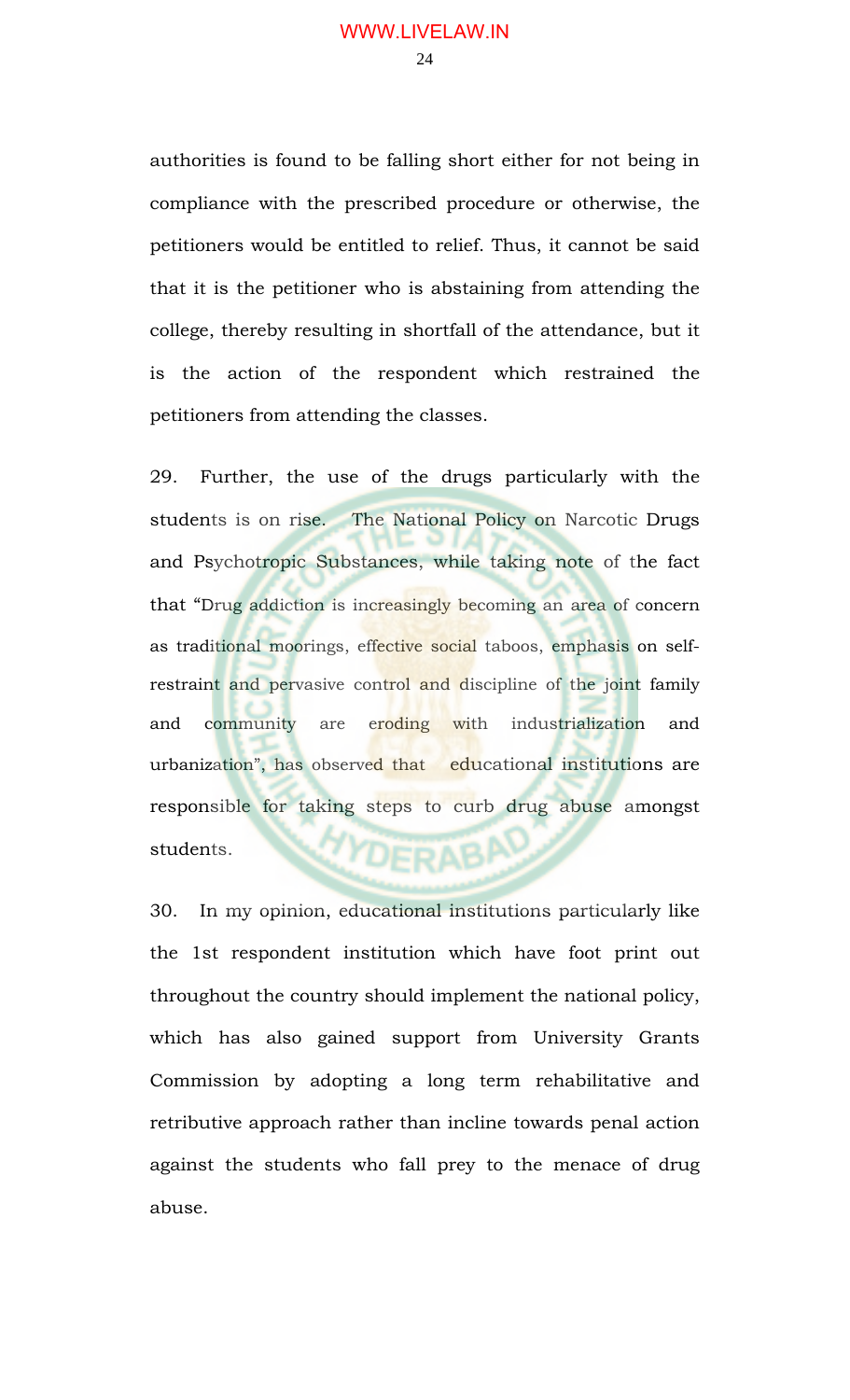31. Though the learned counsel for the Respondents had informed the Court that the 1st respondent institute has now on board the services of a psychiatrist, I am of the view that the Institute like that of the 1st respondent, should continuously work towards providing resources and support to students in order to curb them from abusing drugs and to rehabilitate the students who are addicted to drugs. On a long term basis the institutions can adopt some measures to prevent drug abuse which in my view, can include the following:

*A. Educational Institutions are encouraged to look out for peddlers in their vicinity and report them to police.* 

*B. Educational Institutions are encouraged to conduct anonymous surveys to assess the levels of drug addiction among their students, and if addicted students can be*  identified, to talk to their parents or wards to find medical *help to cure their addiction.* 

*C. Educational Institutions are encouraged to constitute Anti-Drug Club to promote a drug free life among its members and also in the institution.* 

*D. Educational Institutions are encouraged to have a peer support group to initiate conversations about the negative impacts of drug use on physical and mental health of students.* 

*E. Educational Institutions are encouraged to have medical health professionals like psychiatrists and psychologists at all times.*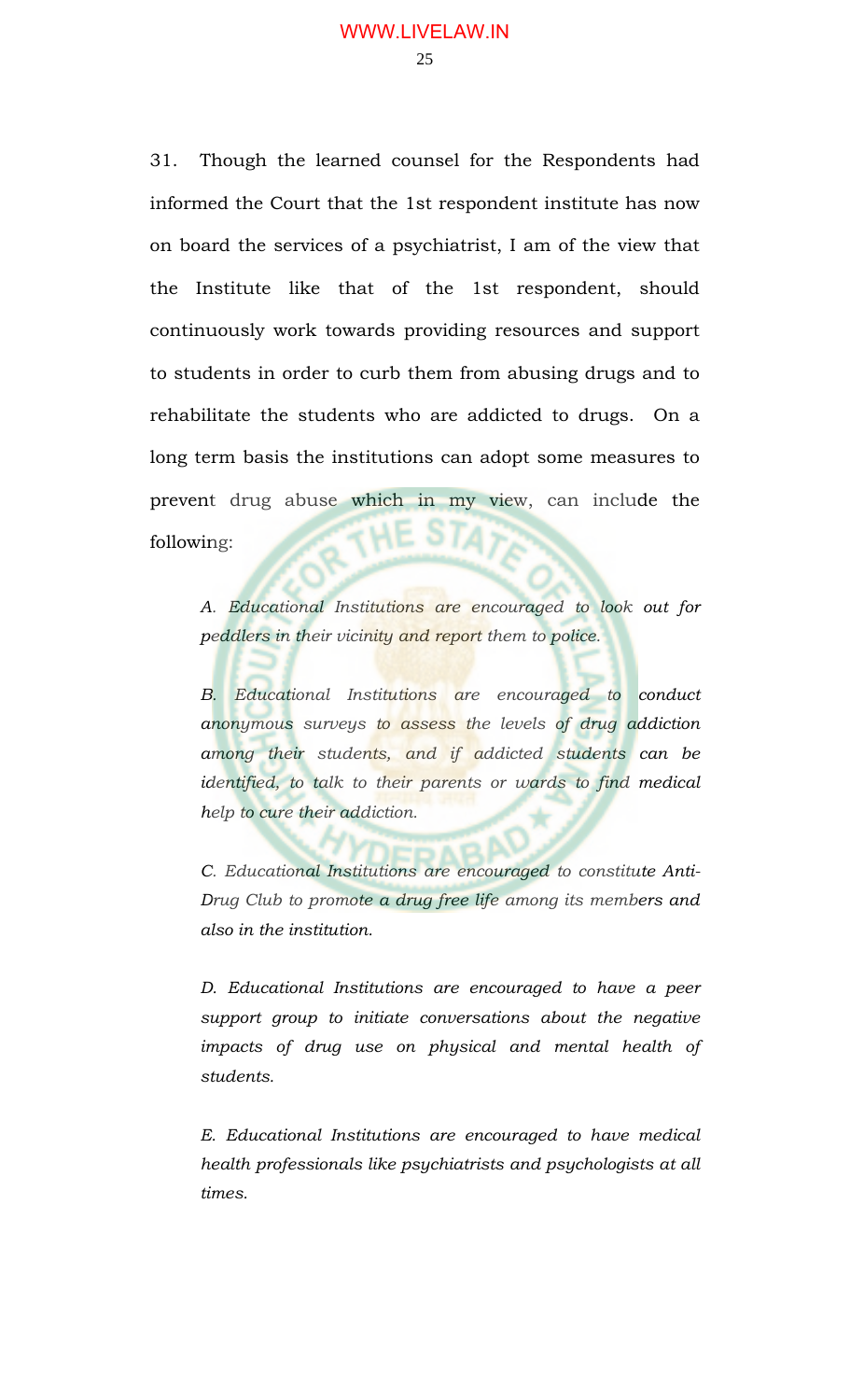*F. Educational Institutions are encouraged to conduct seminars, talks and classes on drug abuse and illicit trafficking and its socio-economic cost to self, society and the country.* 

*G. Educational Institutions are encouraged to work with local NGO's and students to design a dynamic policy on tackling drug abuse and to hold meetings regularly to adapt to the ever-changing society.* 

*H. To set-up a de-addiction centre within an institute, which facility can be used by two to three such national institutions which are in close proximity to such institute (eg. Neighbouring states), where any students found using such drugs are sent and kept separately thereat, who while undergoing studies can be provided treatment to come out of such drug abuse, which may include meditation, yoga, etc., so that the young students do not lose out on their career under the influence such harmful substances.* 

The above measures are only suggestive and it is open for the institutions to evolve their own policy with regard to dealing with such drug abuse and measures to be implemented. DERABI

c

32. Though the above mentioned measures if considered feasible and implemented may bring about the desired result in the long term. But, having regard to the facts of the present case as noted herein above that the petitioners are in their teenage and if moulded in a right path would become a skilled professional for the benefit of the society, this court is of the view that a reformative approach should be adopted in the matter rather than adopting a deterrent/ punitive action.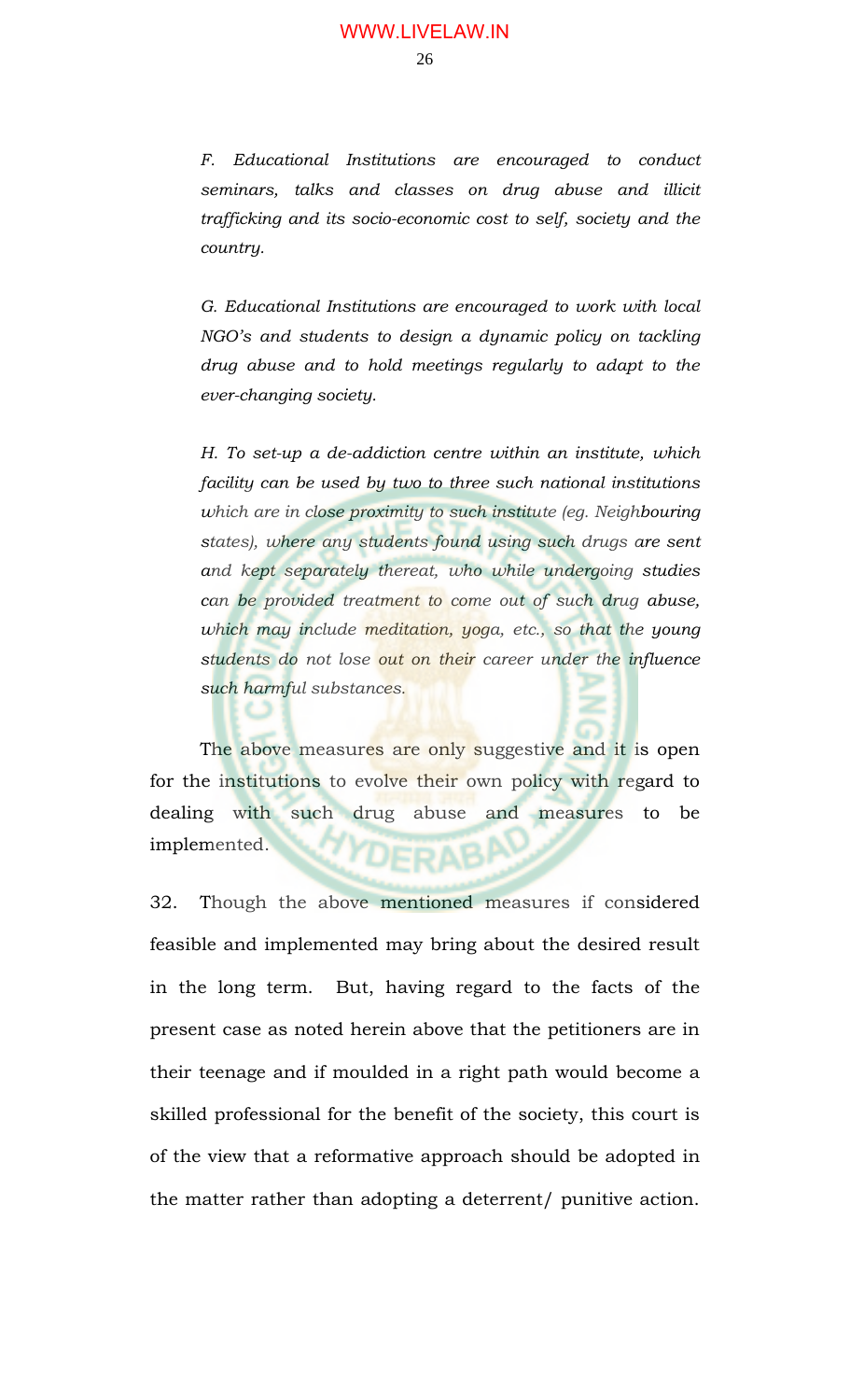In dealing with inflicting of appropriate punishment, the Karnataka High Court speaking through Justice S. Rajendra Babu (as his Lordship then was) in the case of *T.T. Chakravarthy Yuvraj and others V. Principal, Dr. B.R. Ambedkar Medical College6*, was pleased to observe that –

*17. In inflicting appropriate punishment, certain aspects have to be borne in mind. When the relationship of the Head of the Institution and the student is that of a parent and child, the punishment imposed should not result in any retribution or give vent to a feeling of wrath. The main purpose of punishment is to correct the fault of the student concerned by making him more alert in future and to hold out a warning to other students to be careful, so that they may not expose themselves to similar punishment and the approach is that of a parent towards an erring or misguided child. In order to not to attract the criticism that the action is a result of arbitrariness, it has to be ensured that the penalty imposed is commensurate with the magnitude of the fault. Certainly one cannot rationally or justly impose the same penalty for giving a slap to the one imposed for homicide. Unless the disciplinary authority reaches the conclusion that having regard to the nature of the misconduct it would be totally unsafe to retain them in the college, the maximum penalty of expulsion from the college should not be imposed. If a lesser penalty can be imposed without jeopardising the interest of the college, the disciplinary authority cannot impose a maximum penalty of* 

 $\overline{a}$ 

<sup>6</sup> AIR 1997 Kar 261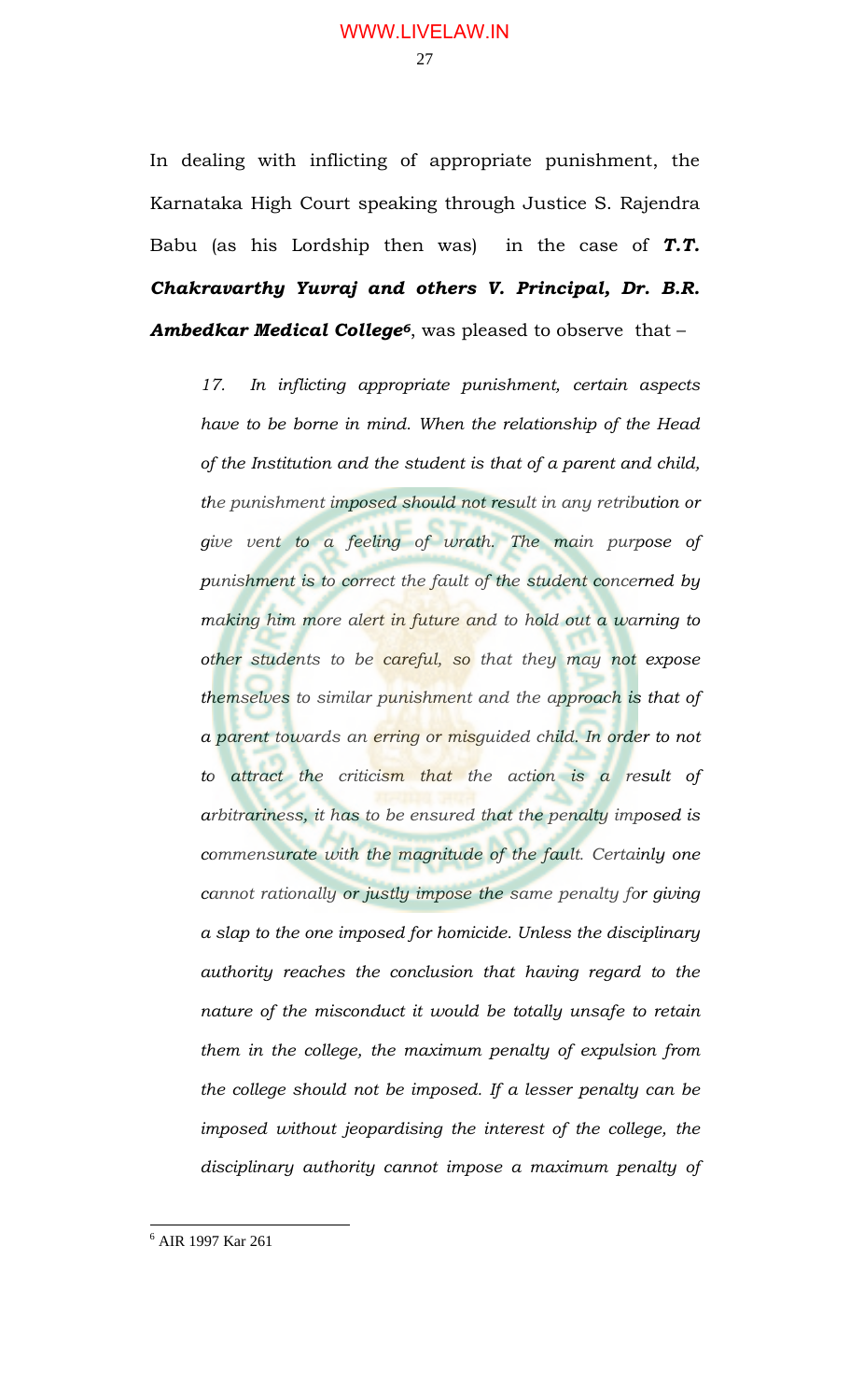*expulsion from the college. The concerned Head of the Institution must necessarily have an introspection and a rational faculty as to why lesser penalty cannot be imposed. In doing so, it should also be borne in mind that when the maximum penalty is imposed total ruination stares one in the eye rendering such student a vagabond as being unwanted both by the parents and the educational institution. Frustration that would result would seriously jeopardise young life. Every harsh order results in bitterness and arouses a feeling of antagonism and many a time turn a student into an anti-social element and in that way it results in more harm than good to the Society.* 

33. Thus, having regard to the above observations and peculiar facts of the case, this court is of the view, that the relief can be moulded by the court to strike balance between the act and of breach the measure of punishment to be awarded.

34. In view of the foregoing discussion and considering the facts and circumstances of the case, adherence to the discipline and students code of Institution and wellbeing of the students, this court in exercise of equitable jurisdiction find it appropriate to set aside the major sanction of suspension of the petitioners from the 1st respondent institute until the end of the current academic year 2019-20 and barring the petitioner from appearing in the first year examination with a direction to repeat the 1st year in the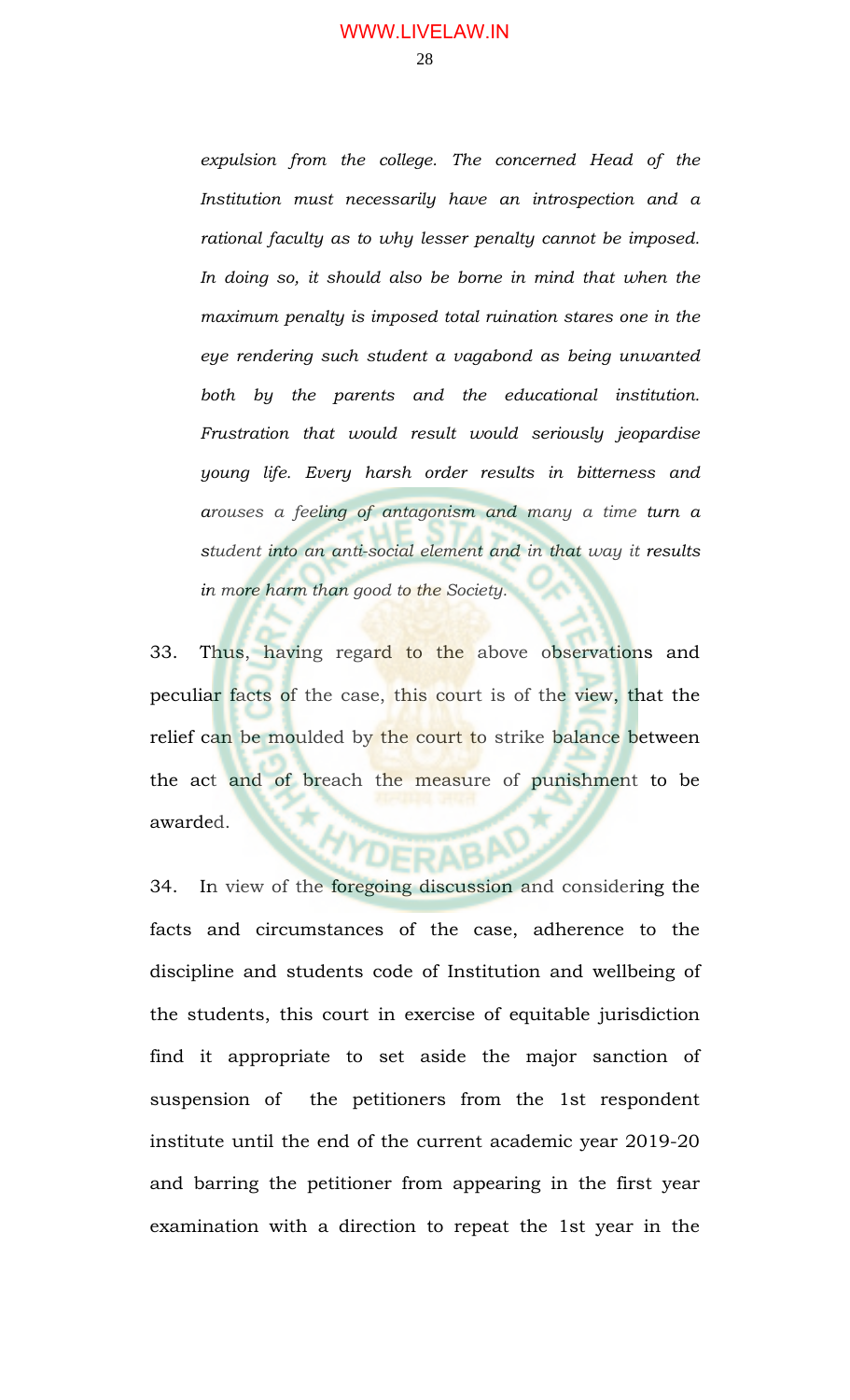academic year 2020-2021 issued by the 2nd respondent in proceeding No. NITW/Reg/Disc-Stu/SA/2020/5145 dated 29.01.2010 and NITW/Reg/Disc-Stu/KK/2020 dated 27.01.2020 on behalf of the 4th respondent, and modify the same "to the end of first semester", which is also in consonance with the views expressed by the disciplinary committee on 15.11.2019. The other punishments imposed at Sl. No. 2 and 4 of the impugned order are sustained. Further, the punishment imposed at Sl.No. 3 is concerned, the same is subject to the conditions imposed herein below.

35. As the major sanction awarded at Sl. No.1 of the impugned order having stood modified as indicated above, in order to bring about reformation in the petitioner/student, this court is of the view that the following conditions are required to be imposed:

- *(i) The petitioner is to be permitted to attend classes and take examinations including 'Makeup examination' and "Summer Quarter" ;*
- *(ii) The petitioners be permitted to use the facilities provided by institute in connection with academic pursuit (eg. Library, Labs etc.,) ;*
- *(iii) The admission of the petitioner to hostel block, mess or it's precincts is strictly barred till the end of academic year 2019-20 ;*
- *(iv) The petitioner shall stay outside the 1st Respondent institute premises as per condition No.2 of Appendix-I of the code during the academic session 2019-2020 and*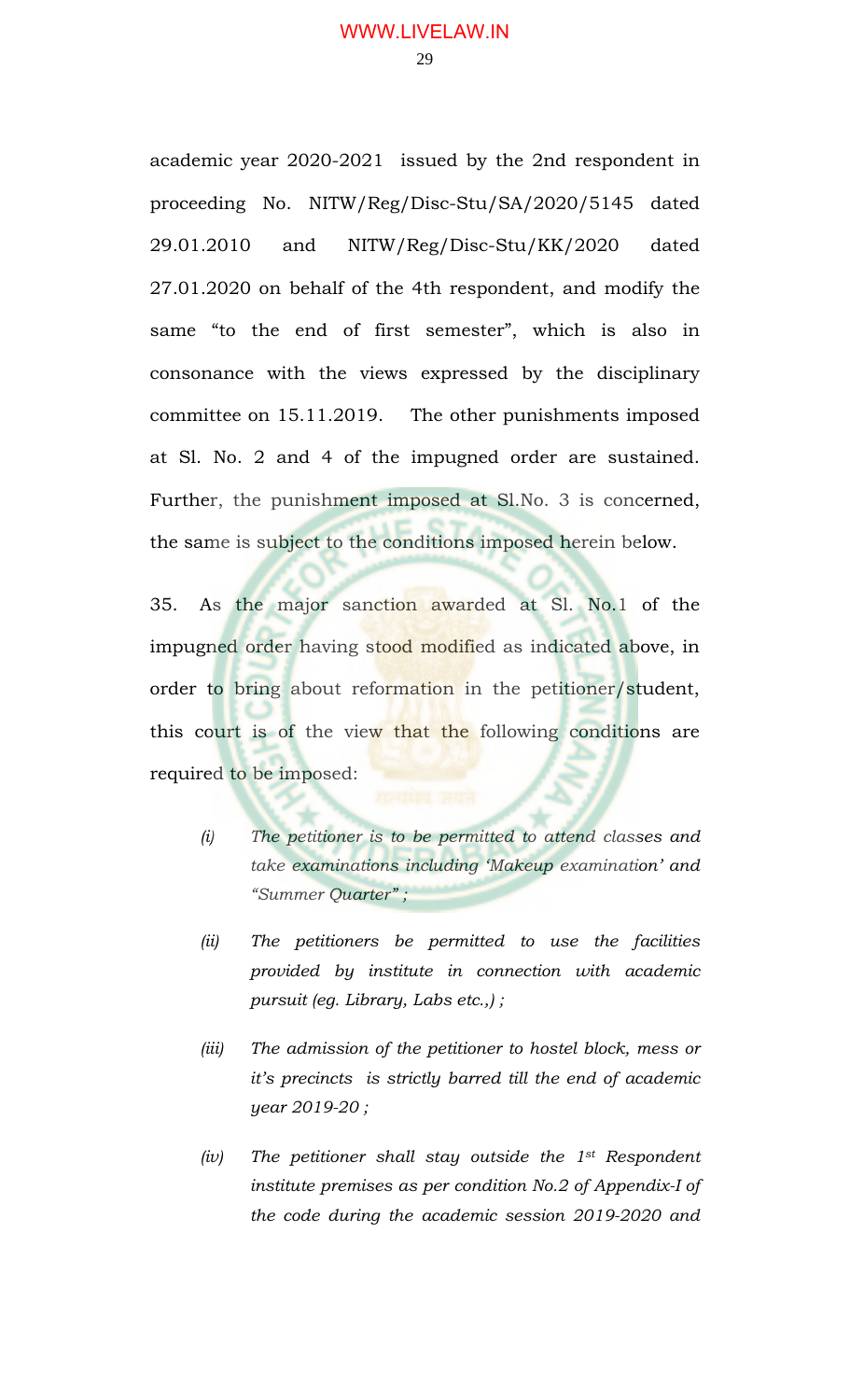*shall provide the details of residence to the 2nd respondent authority, who can have the movements of the petitioner monitored ;* 

- *(v) The petitioners shall leave the institute premises immediately after college hours during the period of his stay outside the 1st respondent institute as per condition no. (iv) above ;*
- *(vi) The entry and exit time of petitioner shall be monitored and recorded and the petitioner shall be subjected to frisking or other mode of checks upon his entry and exit;*
- *(vii) The petitioner shall undergo THC (Tetra Hydro Cannabinol) test on a fortnightly basis till the end of academic session 2019-2020, at the medical facility of the institute (if it has any such facility) or at any Medical centre in Warangal as may be directed by the 1st respondent Institute and shall submit the report periodically to Dean, Student Welfare ;*
- *(viii) Since the petitioners themselves expressed their willingness to do social service as per the undertaking, the 2nd respondent through Dean, Student Welfare is directed to get in touch with the concerned people at Sri Ramakrishna Seva Samithi, Circuit House Road, Hanamkonda, to allow the petitioners to attend the social service activity for a period of 2 months on weekends during lunch time by taking part in Narayana Seva i.e., feeding the poor, so that the petitioners are exposed to the realities of life and to understand how privileged they are having so many facilities and privileges.*

36. Subject to the above directions and observation the writ petitions are partly allowed to the extent indicated above by modifying the impugned orders. It is made clear that the